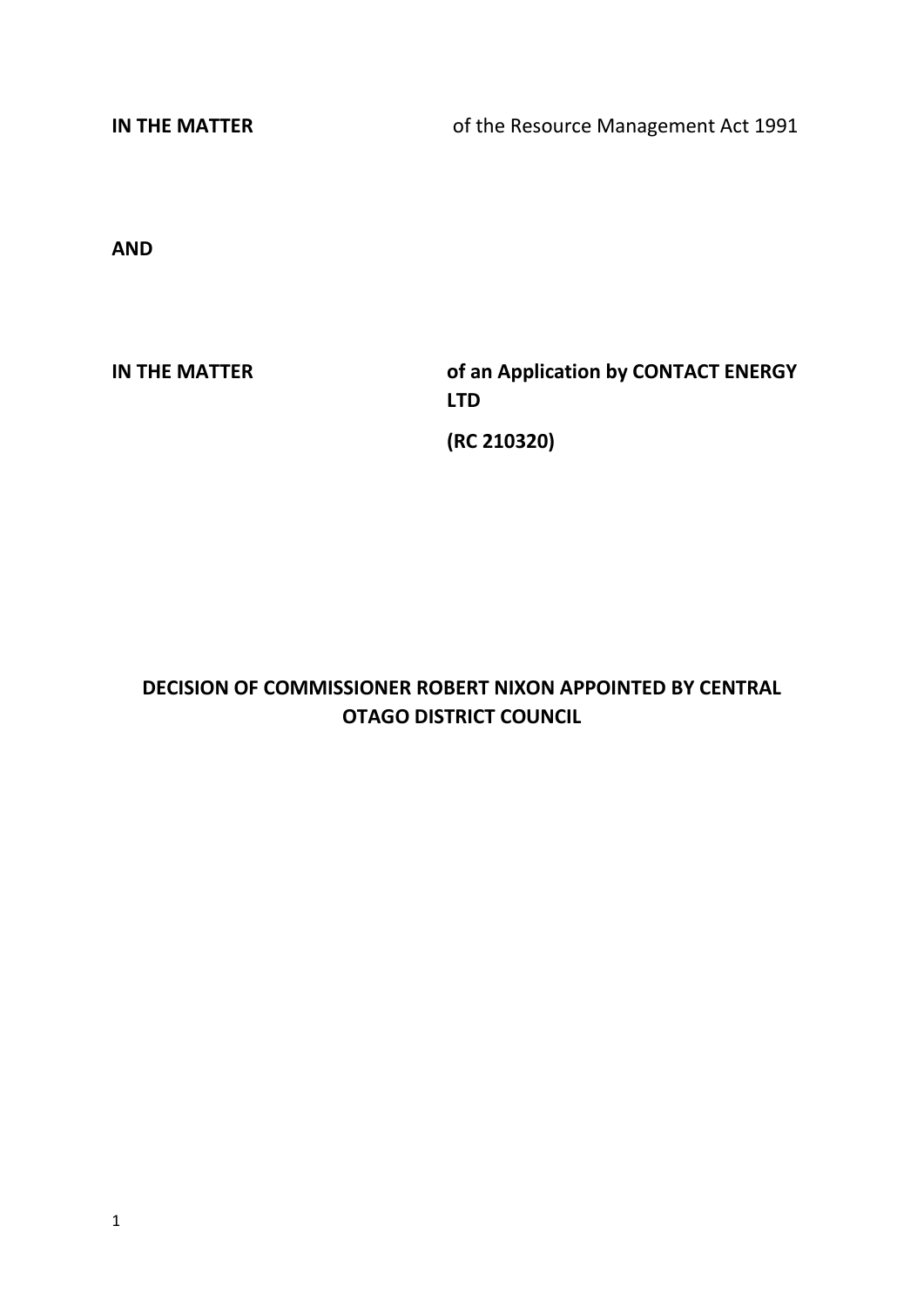**The Hearing and Appearances**

| <b>Hearing Date:</b>                                       | Friday, 18 February 2022                                                   |  |  |  |
|------------------------------------------------------------|----------------------------------------------------------------------------|--|--|--|
| <b>Appearances for the Applicant:</b>                      | Mr Trevor Robinson, Legal Counsel                                          |  |  |  |
|                                                            | Mr Matthew Curran, Senior Planner,<br>Landpro                              |  |  |  |
|                                                            | Mr Boyd Brinsdon, Head of Hydro<br><b>Generation, Contact Energy</b>       |  |  |  |
|                                                            | Mr Benjamin Espie, Landscape<br>Architect, Vivian and Espie Ltd            |  |  |  |
|                                                            | Ms Elizabeth Paxton, Acoustic<br><b>Consultant, Marshall Day Acoustics</b> |  |  |  |
| <b>Appearances for the Central Otago District Council:</b> | Mr Adam Vincent, Planning Officer                                          |  |  |  |
| No submitters participated in the hearing.                 |                                                                            |  |  |  |
| <b>Abbreviations</b>                                       |                                                                            |  |  |  |
| The following abbreviations are used in this decision:     |                                                                            |  |  |  |
| Contact Energy Ltd                                         | "the Applicant"                                                            |  |  |  |
| Central Otago District Council                             | "the Council"                                                              |  |  |  |
| The Operative Central Otago District Plan                  | "the ODP"                                                                  |  |  |  |
| The Resource Management Act 1991                           | "RMA"                                                                      |  |  |  |

The land subject to this application  $\blacksquare$ 

#### **THE PROPOSAL**

1. This application is to undertake a two – lot subdivision and seek land use consent for the construction of a datacentre and associated facilities at 46 Fruitgrowers Road near Clyde. The site is legally described as Lot 1 DP 25146. Fruitgrowers Road is located on the southern bank of the river and on the opposite side of the river to Clyde Township. Fruitgrowers Road extends past the site and the Clyde Dam to a Rowing Club, and beyond that provides access to the recently opened Lake Dunstan Trail.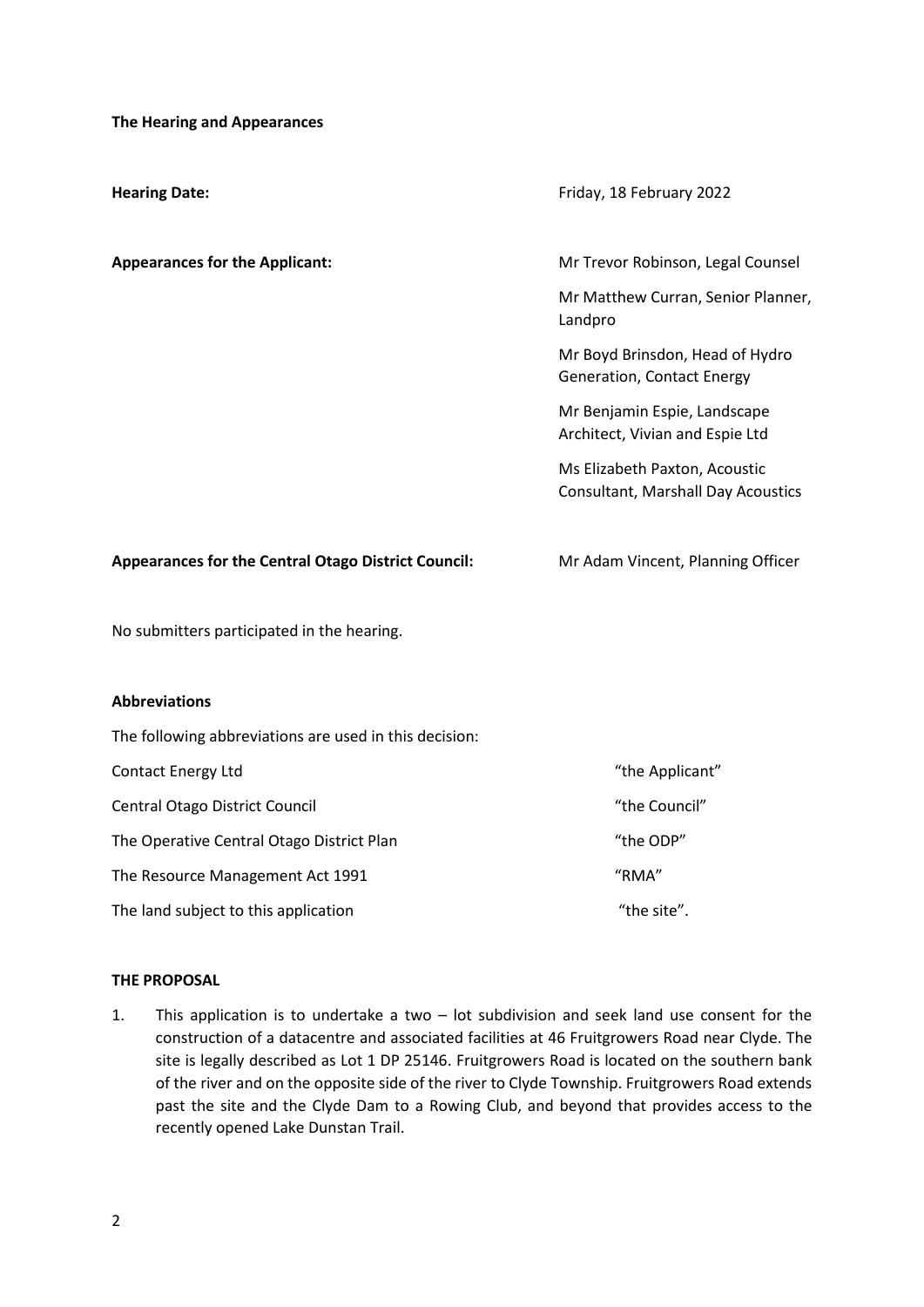- 2. The application site is located on a predominantly open grassed flat adjacent to Fruitgrowers Road and occupies an area of approximately 0.65 ha located below the Clyde Dam on the true right of the Clutha River/Mata Au. At its closest point, Clyde Township is approximately 230m to the south-east across the Clutha River/Mata Au.
- 3. The proposal is succinctly described in the evidence of Mr Curran<sup>1</sup> as follows:

(a) construction of eight containerised data centres and associated facilities;

(b) construction of a noise mitigation wall along the eastern and southern boundaries of the application site;

(c) subdivision of Lot 1 DP 25146 to allow a substation to be located on proposed Lot 1;

(d) vehicle access off Fruitgrowers Road via the applicant's private road;

(e) soil disturbance on land classified on the Hazardous Activities and Industries List (HAIL) as "Waste Disposal to Land" (HAIL code G5);

(f) provision for vehicle parking, loading, and manoeuvring; and

(g) landscaping and planting around the perimeter of the site.

- 4. Proposed Lot 1 containing the substation will be 0.26 ha in area. Proposed Lot 2, which includes the Clyde Dam, the Rowing Club and part of Lake Dunstan and the Clutha River/Mata Au, will be 111.49 ha in area. A plan of the site is attached to this decision.
- 5. At the time the application was lodged, a Notice of Requirement (NOR) was issued by Aurora Energy Ltd. This NOR covers the area comprising proposed Lot 1 of the subdivision and is to provide for a substation. I understand that there were no submissions made on the NOR. A recommendation from the Central Otago District Council was subsequently issued under section 171(2) of the RMA to the Requiring Authority (Aurora Energy) on 21 December 2021. I understand the NOR has been accepted and Aurora is preparing an Outline Plan under section 176A RMA.
- 6. The Aurora energy substation alongside the proposed datacentre is intended to provide it with a direct connection to the local distribution network and to also provide a new connection for Clyde Township from 2025.
- 7. The application site occupies an area between two unnamed sealed roads which branch off Fruitgrowers Road, one of which provides access to the Clyde Dam, and the other to the bank of the river. Both are private roads but accessible to the public. Lot 2 will maintain its existing access arrangements, whereas proposed Lot 1 will be accessed via a right-of-way that follows the existing access road.
- 8. The datacentre will be operated by a separate entity 'Lake Parime' under a lease agreement with the applicant. 'Lake Parime', is a privately owned UK-based digital infrastructure company that designs, builds, and operates high performance computing systems connected to renewable energy sources<sup>[2](#page-2-1)</sup>.

<span id="page-2-0"></span><sup>1</sup> Evidence M Curran, paragraph 3.5

<span id="page-2-1"></span><sup>2</sup> Evidence B. Brinsdon, paragraphs 7 and 8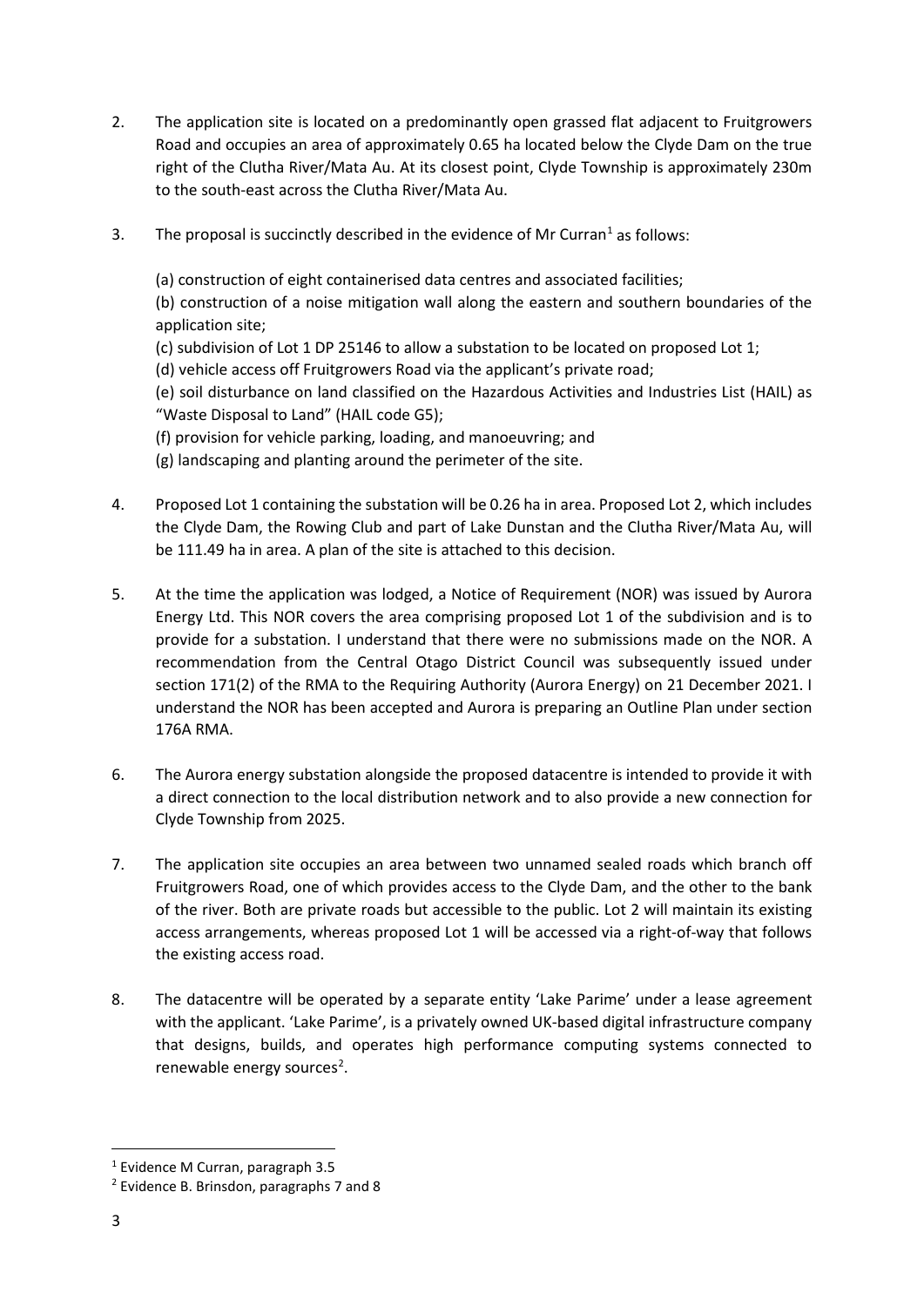- 9. No staff would be permanently based on the site. The lessee will employ a small number of specialised maintenance staff to manage the servers within the datacentre<sup>[3](#page-3-0)</sup>.
- 10. As originally notified, the datacentre comprised eight containers (with a galvanised steel exterior) located in pairs, with each container holding 368 servers to be cooled by ventilation louvres along the sides of each container. The datacentre site would occupy an area of 1472m<sup>2</sup> within a 1.8m high mesh security fence. Each container was proposed to be 3.2m in height and cover an area of 37m². The site would have also contained a small operations building of 2m in height and 6m<sup>2</sup> in area. The containers, the operations building and the security fence would be painted in a single colour from a natural range of browns, greens or greys with a reflectivity value of less than 36%.
- 11. A 3.5m high noise mitigation fence is proposed along the eastern and southern boundaries of the application site constructed of Exterior Acoustic Panels made of galvanised steel.
- 12. Five marked carparks are proposed to service the datacentre and substation, with the manoeuvring space of approximately 980m² in area which could accommodate additional parking if required. A landscaping plan for the site accompanied the evidence of Mr Espie.
- 13. As is common practice, a Construction Management Plan (CMP) would be submitted to the Council prior to works commencing in order to manage the effects of construction activities.
- 14. The Clutha River/Mata-Au is a Statutory Acknowledgement Area, identified under Schedule 40 of the Ngai Tahu Claims Act.
- 15. The application site is located on land which was historically excavated and used during the 1980s as a construction yard for the Clyde Dam project. Approximately  $1.0 - 2.5$  m of fill was placed across the site, apparently including demolition materials.

# *Amendments to the application*

16. Subsequent to the notification of the application, a number of amendments were made to the site plan as described in the evidence of Mr Curran;

(a) the width of each datacentre container is proposed to increase by 1.2m (600mm on each side) to provide for the installation of noise attenuators;

(b) the original internal access to the datacentre has shifted slightly to the north and a second access has been included between the two southernmost containers;

(c) the operations building is proposed to increase in area from  $6m<sup>2</sup>$  to  $9m<sup>2</sup>$  and has been moved from the north-west corner of the site to be located approximately in the middle of the site;

(d) the configuration of the electrical equipment for each datacentre has been altered to identify the location of the transformers between the containers.

17. I consider that these physical amendments are sufficiently minor in scale that they do not fall outside the scope of the application as notified, and no concerns were raised in this respect by the Council.

<span id="page-3-0"></span><sup>3</sup> Ibid, paragraph 21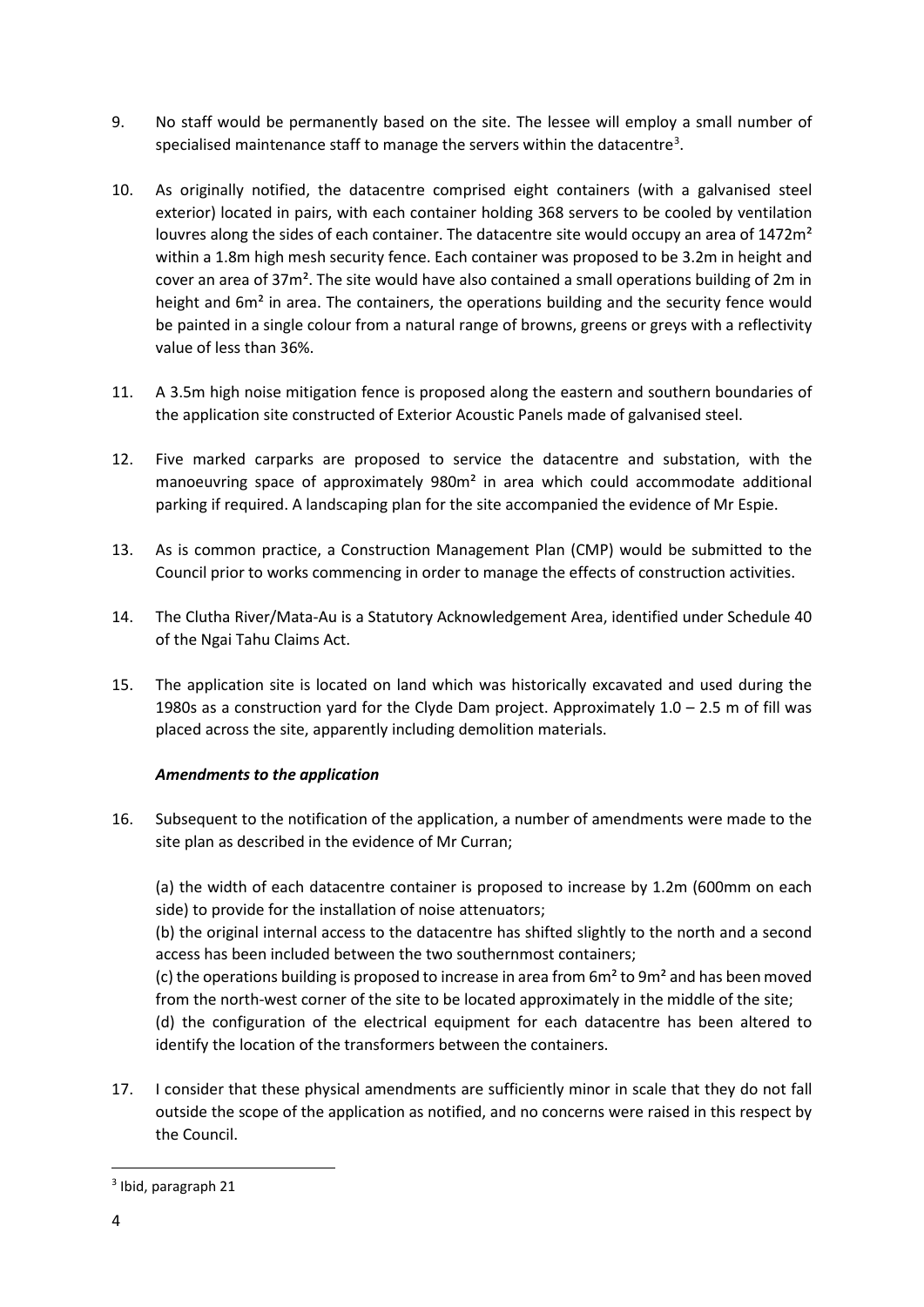18. I undertook a site visit on Sunday 23, 2022. The hearing was closed on Wednesday 9 March 2022 following receipt of the applicant's closing submissions and responses from the applicant and the Council on conditions.

# **NOTIFICATION AND SUBMISSIONS**

- 19. The application was limited notified on 26 October 2021, with submissions closing on 23 November 2021. Three submissions in opposition to the application were received as set out below, including a summary of the matters raised in each submission.
	- *Nicolas Robert Johnston and Bridget Lloyd-Johnston* concerned about the creation of 'white noise', requested a noise level restriction of  $50dB_{\text{Aeq}}$  between 0700 and 2100 hours Monday to Saturday; on Sunday from 0900 to 1800 hours; and 40dBL<sub>Aeg</sub> at all other times;
	- *Wendy and John Muir* concerned about the possible character of noise generated, and that the surrounding terrain including the Clyde Dam could act as a natural amphitheatre that amplified noise;
	- *Lawrence Wilkes and Claire Wilkes* concerned that proposed activity does not comply with Council noise standards; concerns about the accuracy of noise level calculations; development out of character with Clyde Township and the tourist/historic focus of the town; questioned claimed benefits to the township; site chosen for cheap electricity; consultation misleading.
- 20. The application was also notified to Te Ao Marama. Aukaha responded on their behalf, with the applicants providing a copy of the written approval of Te Ao Marama to the application to the Council on 1[4](#page-4-0) January 2021<sup>4</sup>.
- 21. The applicant's AEE notes that consultation was undertaken with 16 owners/occupiers as listed in Table 9 of the AEE. This included 3 in Miners Lane, 8 at the western end of Sunderland Street, and 5 in Fruitgrowers Road.

# **STATUTORY MATTERS**

- 22. The application site is located within the 'Water Surface and Margin Resource Area' (WSMRA) under the ODP.
- 23. Resource consent is required with respect to the following rules:

A **discretionary activity** resource consent pursuant to Rule 5.7.3(b) for subdivision within the WSMRA.

<span id="page-4-0"></span><sup>4</sup> S 42 a report, paragraph 4.4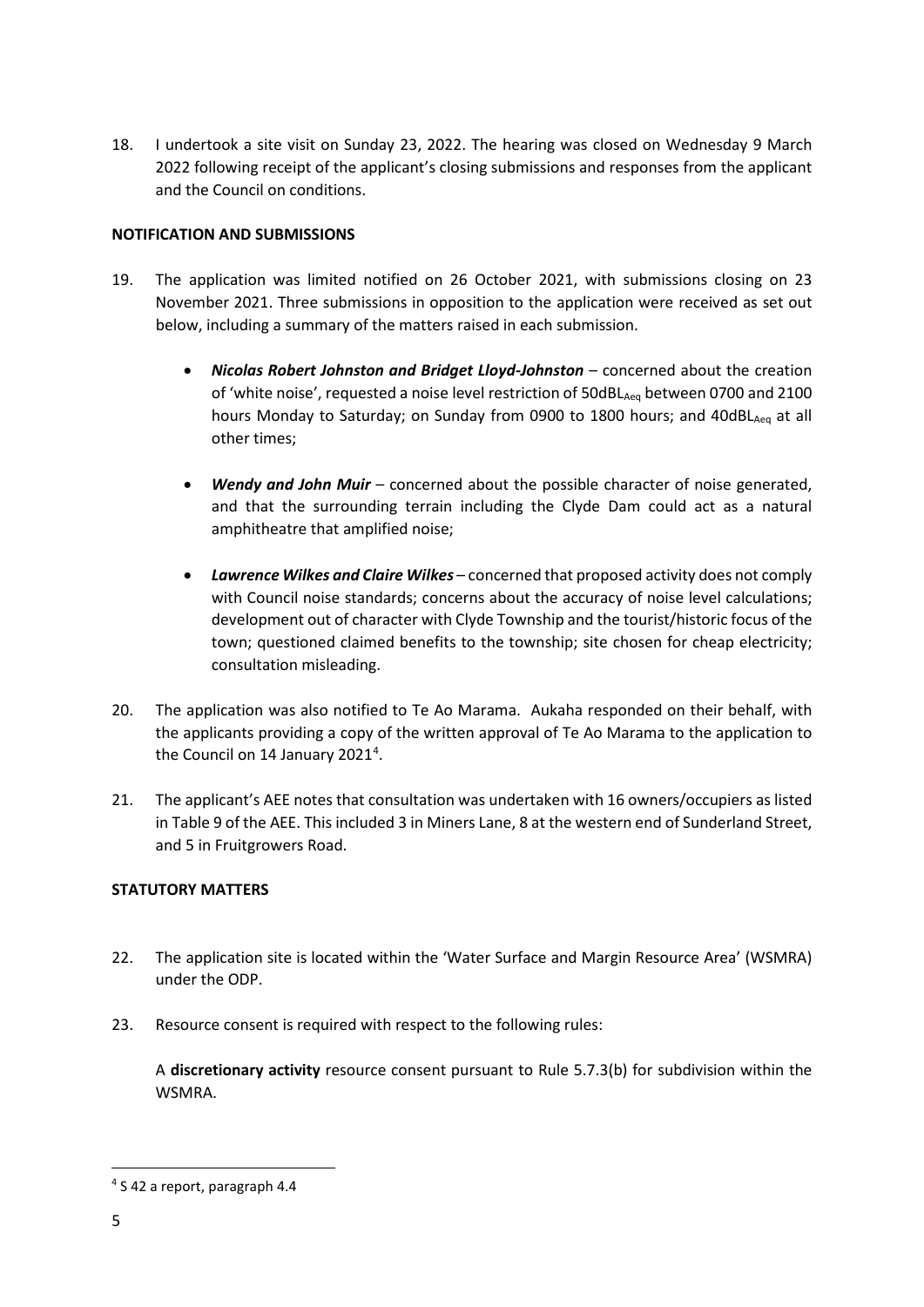A **discretionary activity** resource consent pursuant to Rule 5.7.4A for a building not provided for under the list of permitted structures in the WSMRA.

A **restricted discretionary activity** resource consent pursuant to Rule 12.7.2(i) as 22 carparks are required based on the gross floor area of the datacentre, whereas only 5 are proposed.

- 24. Overall, the application is to be assessed as a **discretionary activity**.
- 25. At this point I note that information from the applicant (as updated by Ms Paxton) is that the proposed activity complies with the noise standards specified under Rule 4.7.6E (Standard 5.7.4 C). This is discussed more detail later in this decision.
- 26. I note the applicant's AEE made reference to non-compliance with Standards 12.7.4(i) and 12.7.4 (ii) $5$ . It stated that:

*"A technical non-compliance exists with Standard 12.7.4 (i) and (ii) due to the CODP referencing outdated standards. It is noted that noise has been assessed in accordance with current best practice".*

- 27. The AEE indicated that this would result in the application being restricted discretionary in terms of this particular rule. This was also highlighted in the submission of Lawrence and Claire Wilkes.
- 28. In his S42A report, Mr Vincent stated that these provisions related to measuring noise and restrictions on construction noise in urban areas. He said the site was not in an urban area as defined in the District Plan<sup>6</sup>. He said that Rule 12.7.4(i) was an advisory standard for how noise is to be measured, not a 'standard' that can be breached.
- 29. Ms Paxton, the applicant's Acoustic Consultant, stated that Rule 12.7.4(i) relates to the methodology for measuring and assessing noise levels. She made reference to the 1991 versions of NZS 6801 and NZS 6802, which she said had now been superseded by the 2008 version of the standards. She said for a 'time constant' noise like the datacentre servers, the difference compared to the updated standards was expected to be within 1dB, so that there was no material difference between the two standards. She added that Chapter 15 of the November 2019 National Planning Standards requires that district plans adopt the 2008 versions of NZS6801 and 6802. Both Ms Paxton and Mr Vincent were in agreement that the methods under Rule 12.7.4 were outdated standards. The conclusion was that no consent was required under the 'rule'.
- 30. Given the contents of the AEE, I consider it was understandable that the Wilkes submission drew attention to what was identified as a non-compliance. However, based on the evidence of Ms Paxton, and the explanation of Mr Vincent that the standard is not in fact a 'rule' for determining activity status, I am satisfied that consent is not required in terms of Rules 12.7.4 (i) and (ii).

<span id="page-5-0"></span><sup>5</sup> Applicant's AEE, page 20

<span id="page-5-1"></span><sup>6</sup> S42A report; page 18:11 Central Otago District plan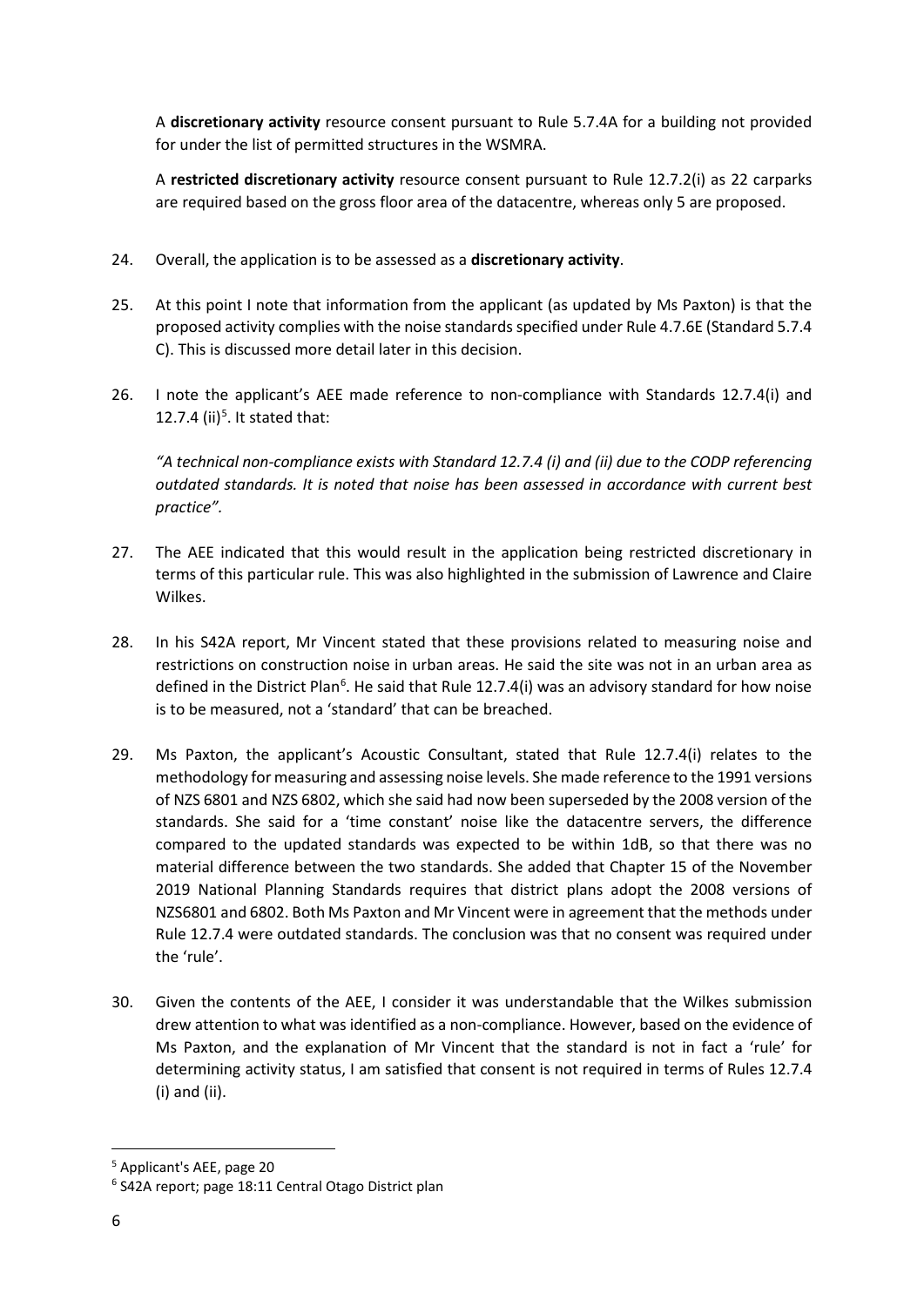#### **SUBMISSIONS AND EVIDENCE**

## *Legal Submissions*

- 31. **Mr Trevor Robinson** presented legal submissions on behalf of the applicant.
- 32. Mr Robinson began by noting that consent under the National Environmental Standard for Contaminated Soils (NESCS) had now been granted to Aurora on 11 February covering both the substation site and the datacentre site<sup>[7](#page-6-0)</sup>.
- 33. He noted that as the datacentre would consume electricity at times when the power station was not operating at full capacity, it would assist in achieving the benefits of the National Policy Statement for Renewable Electricity Generation 2011, a matter of national significance. While he conceded the benefits of the high-technology datacentre to the local community were somewhat speculative, it provides an opportunity that would not otherwise be available.
- 34. He noted further information made available to Ms Paxton had enabled further refinement of noise modelling which confirmed that noise levels from the site would remain well within the permitted activity standards of the District Plan, even if allowance was made for potential tonal elements. He noted that there was no expert evidence to challenge her findings. He also noted that the evidence of Mr Espie with regards to landscape and visual amenity issues was unchallenged and emphasised the small physical scale of the proposed container 'structures' compared to the nearby Clyde Dam. He submitted that Mr Vincent and Mr Curran had concluded that the proposal was generally consistent with the objectives and policies of the Central Otago District Plan.
- 35. He noted that there was agreement on appropriate conditions with the exception of the Council's proposed requirements to provide water for firefighting purposes, and the appropriate standard to impose with respect to noise conditions. He said that water was inappropriate to fight a fire in electrical installations and similar provision was not required for electrical installations elsewhere in the district. Referring to case law, he submitted it was inappropriate to have an open-ended condition delegated to Fire and Emergency New Zealand in terms of the firefighting equipment that it might deem suitable<sup>[8](#page-6-1)</sup>.

# *Applicants Evidence*

36. **Mr Boyd Brinsdon** explained the background to the proposal on behalf of Contact Energy. He said that the datacentre would manage demand for electricity to match available electricity generation in real time, to reduce impact on the electricity grid. The reason the site was selected is because it was immediately adjacent to the Clyde power station, a proximity which promotes efficiency as it reduces transmission and distribution losses.

<span id="page-6-0"></span><sup>7</sup> Legal submissions T Robinson, paragraph 2

<span id="page-6-1"></span><sup>8</sup> Ibid, paragraphs 28 and 29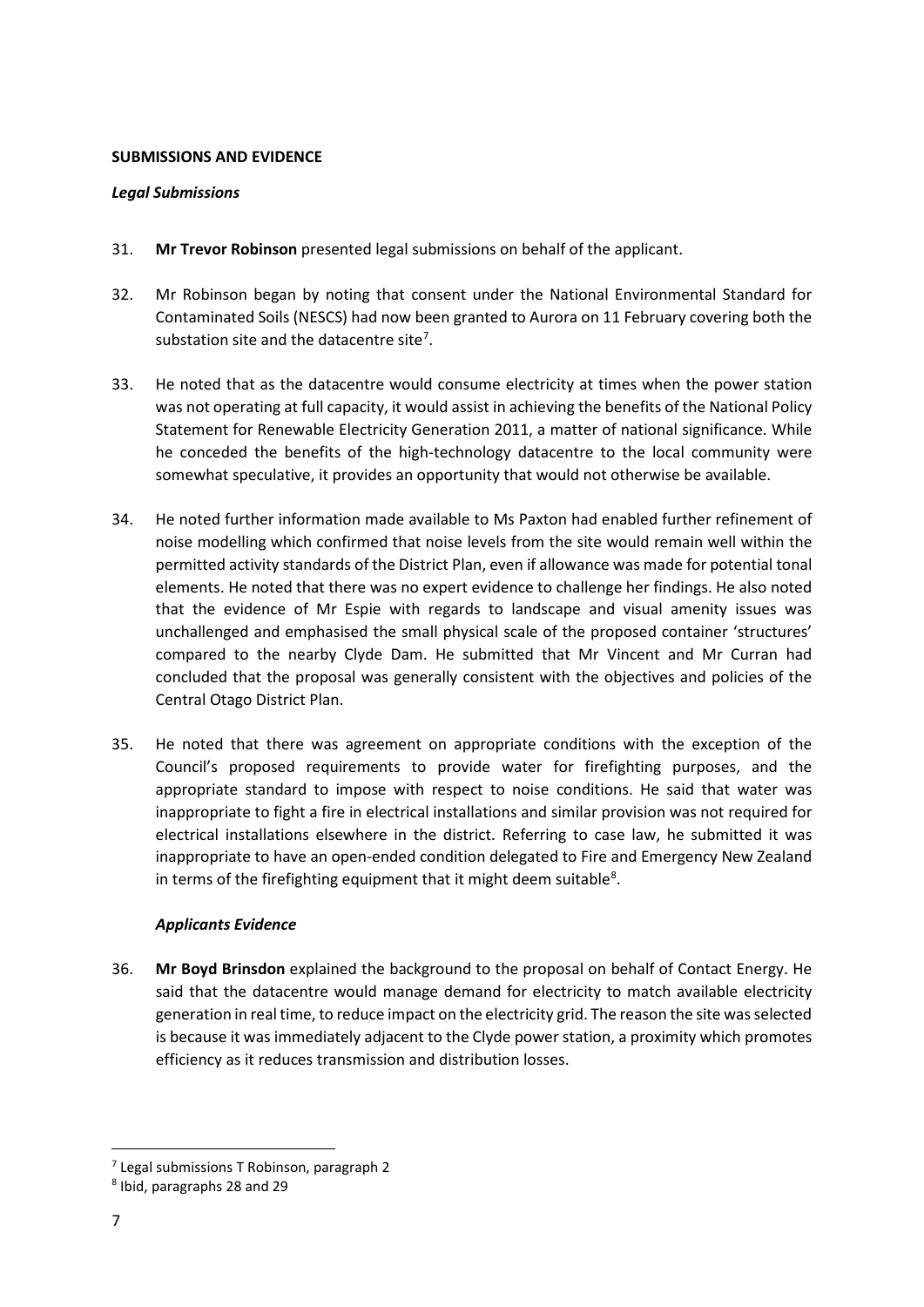- 37. He said that in 2018 datacentres internationally consumed approximately 1% of globally generated electricity, and this demand was expected to substantially increase in the next decade. New Zealand was attractive for this purpose as it had a high proportion of renewable electricity generation.
- 38. He explained the operational characteristics of the proposed lessee (Lake Parime), who were entering into a commercial relationship with Contact Energy for the supply of up to 10 MW of electricity. He said the datacentre can operate when electricity demand is low, and scale back its operations and use of electricity when demand is high. Data processing is not part of Contact Energy's core business, but it will continue to hold the resource consents in its own name as applicant to ensure that the datacentre operates within the environmental parameters required by its resource consents. He said that the need for a new substation has led to Contact Energy entering into an agreement with Aurora, the local lines company.
- 39. He said that the datacentre would be located with existing electricity generation infrastructure in conjunction with the arrangements entered into with Aurora, and would benefit the local community by facilitating the construction of a new substation and effectively subsidising its construction costs. From response to a question, it was clarified that the existing substation serving the area around Clyde was due for replacement within the next few years. He said that he had met with four neighbours who sought additional information about the project but following the issue of a second letter on 27 August 2021, Contact Energy had not received any further communication, or further queries or requests subsequent to notification.

# *Landscape Evidence*

- 40. **Mr Benjamin Espie** presented evidence on landscape and visual effects on behalf of the applicant. This evidence was important as visual impacts were one of the two main potential issues of concern raised with respect to the proposal.
- 41. He said the solid noise fence on two of the boundaries would be 3.5 m in height, with a 2.1m mesh security fence surrounding the datacentre and substation, with a standard stock fence surrounding the entire facility. A dense perimeter band of vegetation is proposed to surround the application site in the form of a belt of ribbonwoods with a border of mixed native shrubs in front of them. This planting would be within the perimeter stock fence, supplemented by broken stands of oaks and elms outside the perimeter with pest protection. Immediately to the north of the site is a small public lookout and car parking space surrounded by a mix of exotic amenity trees.
- 42. A point he repeatedly returned to was that the application site and its surrounds had been very considerably modified. This was initially through historic vegetation clearance for farming activity and later to a much greater extent by activities associated with the construction of the Clyde Dam, roading, water pipelines and large pylons. While the site had a pleasant open space character, it was far removed from its natural state. The proposed buildings were utilitarian in nature, but he was confident that with the maturity of the landscaping proposed built form would be *"….very significantly (or entirely) screened from view".[9](#page-7-0)*

<span id="page-7-0"></span><sup>9</sup> Evidence B.Espie, paragraph 19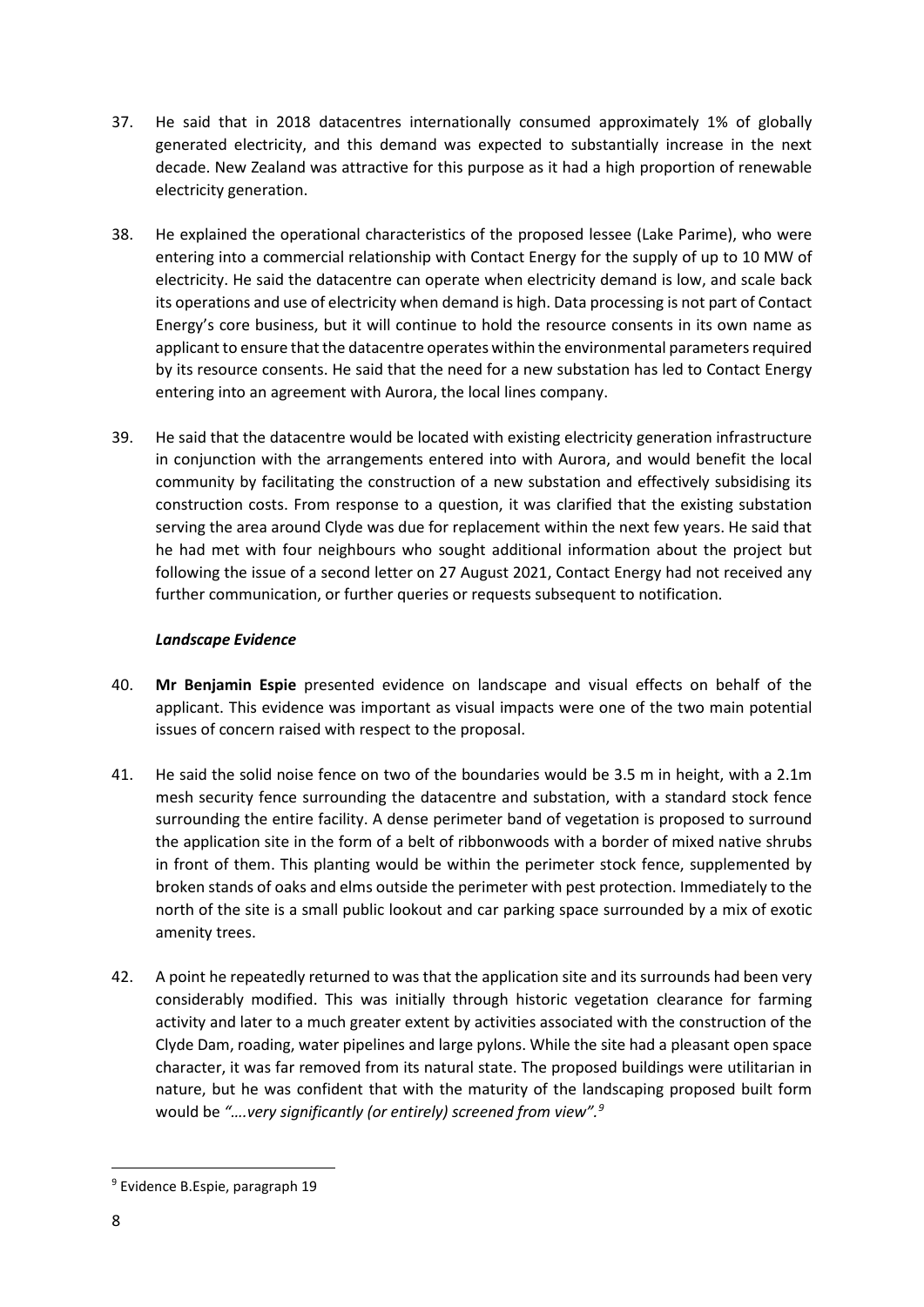- 43. While the proposed development would add another component of human activity to the currently open character of the application site, this had to be considered in the context and scale of the nearby Clyde Dam. In his opinion there would be a minor adverse effect on the open character of the space along this section of Fruitgrowers Road as a result of its interruption by the new built form and landscaping. He considered that any *natural* character was low. He then went on to assess the visual impact of the site from a range of locations.
- 44. He said that for users of State Highway 8 above the Clyde Dam to the north, the proposed facility would be difficult to discern, with the dam and associated infrastructure dominating views. Given the breadth of views, the proposed structures would be only noticeable to an observer consciously focusing on the proposed structures, and the development would only have a small cumulative effect in terms of visible built form.
- 45. He said that as seen from Fruitgrowers Road and the unnamed roads adjacent to the site, the proposed structures would be clearly visible, and would appear large when seen from close quarters. However, the effects of this would be muted by existing and proposed landscape planting and visually experienced in the context of the very large Clyde Dam structure nearby.
- 46. From the Clyde Recreation Reserve and Miners Lane, which have a presence of existing mature trees, there would be horizontal views towards the application site from along Miners Lane, but with more limited views from the Recreation Reserve. He accepted that the noise fence (and the vegetation in front of it) and part of the substation building would be readily visible from the upper parts of Miners Lane. He stated:

*"The proposed activities will be visually obvious additional human elements when seen from the viewpoints of the Miners Lane vicinity that allow views across the river. They will add to the influence of human built elements and decrease the relative importance of natural factors in these views. Again, the context within which these elements sit is an unusual one; considerable human modification has made this area what it is today, large-scale built elements are part of its character and additional utilitarian elements are provided for by the District Plan. However, in these viewpoints that are directly across the river, the existing modifications are somewhat less obvious and the area, backdropped by the mountains, has a more rural and natural aesthetic and the proposed activities will therefore be more discordant. From the particular viewpoints in this vicinity that allow a clear view, such as the upper parts of Miners Lane, I consider that adverse effects on visual amenity will range up to a moderate – low degree."*

- 47. He made a similar observation with respect to views from Sunderland Street and the Clyde Lookout Road area, but added that approaching the lookout, the proposed structures would become just one more element within a view dominated by the dam itself.
- 48. The proposed activity would be visible from elevated farmland west of Lake Dunstan, but this was steep and unoccupied pastoral farming land, and similarly the land above and below State Highway 8 was apparently used for forestry and land management. In both cases, is there would be few people affected by views obtainable from these locations.
- 49. From private properties on the northern and western edge of Clyde, he considered there would be some line - of - sight but with restricted views from properties near Matau Street, Miners Lane and the northwestern ends of Sunderland and Hazlett Streets. In his opinion effects on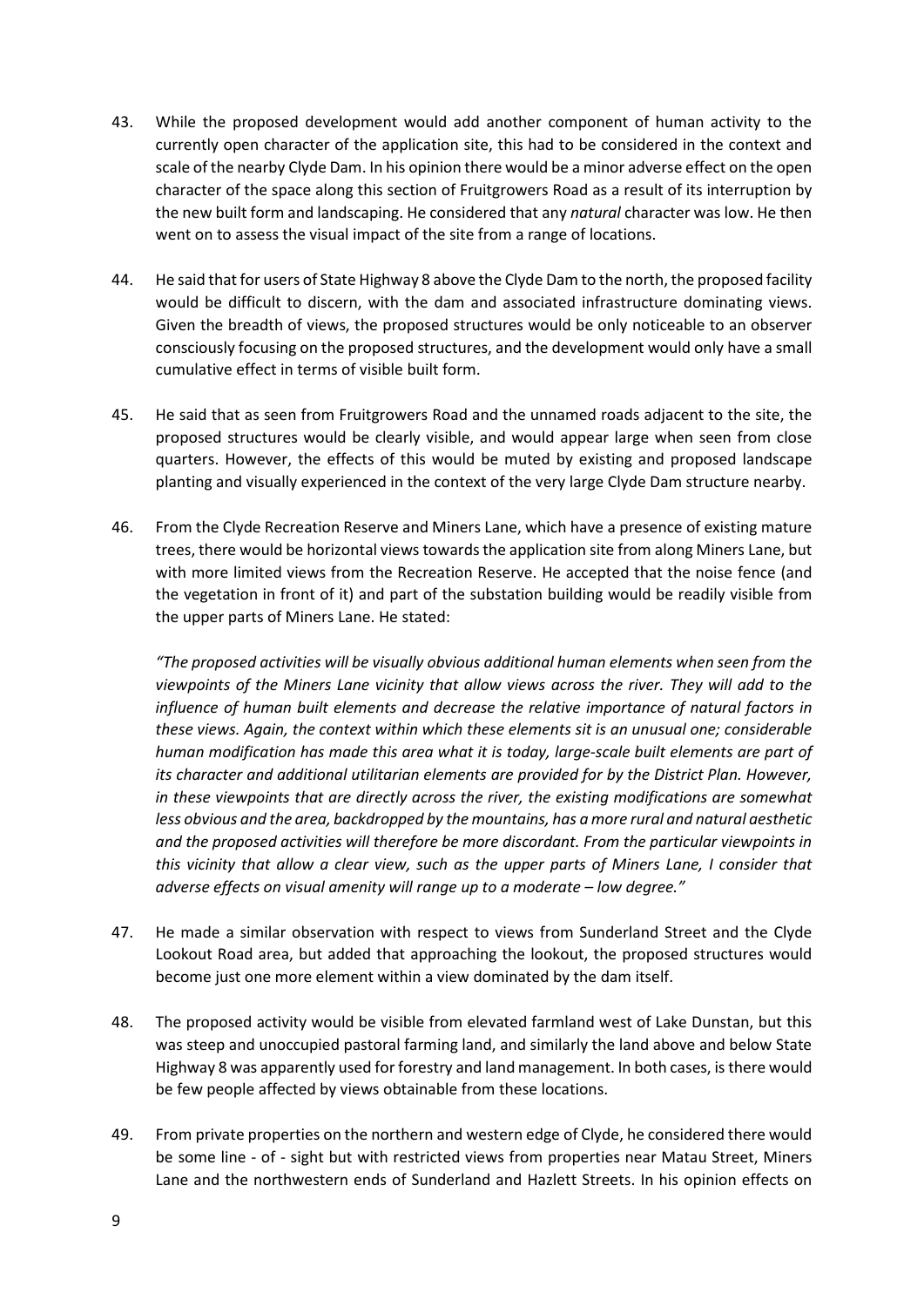visual amenity, particularly with the proposed colour controls and landscaping, meant that any adverse effects experienced from these properties would be of a very low degree.

- 50. **Mr A. Vincent** commented on Mr Espie's evidence in his S42A report, and of the concerns raised in the Wilkes submission. He noted that the proposal would add a new element to an existing area of open space which currently appeared rural in character. However, he considered such an 'industrial use' of the site was appropriate, noting that commercial activities are permitted in the WSMRA. He essentially concurred with the conclusions of Mr Espie and added that (with the exception of some viewpoints along Fruitgrowers Road) the development would be viewed in the context of other built development including rural residential development to the south and west, and the large-scale hydro development associated with the Clyde Dam.
- 51. In his report he did however express some concerns about the noise mitigation fence, which would look like a solid bland structure. He considered this could have " ….*a notable adverse visual effect due to its size and uniformity*"[10](#page-9-0). While proposed plantings would eventually screen this wall, he favoured planting already established plants rather than seedlings, to ensure an adequate degree of mitigation at an earlier stage.
- 52. **Mr M. Curran** broadly agreed with the conclusions of Mr Vincent. While he agreed with Mr Vincent's recommendation that established plants should be used to screen the noise mitigation wall, he stated that the Structural Landscape Plan already specifies the minimum size of plantings to be used. He considered that any adverse effects on landscape and visual amenity values would be no more than minor.

# *Assessment of Landscape Effects*

- 53. As seen from Fruitgrowers Road, the proposed datacentre and substation will inevitably be clearly visible from within close proximity, given the relatively open nature of the grassy flat on which the associated structures will be located. I note that given Fruitgrowers Road has recently become the access point to one end of the very popular Dunstan Trail, it can be expected that many more people will pass the site. However, I agree with Mr Espie's observations that given the enormous scale and proximity of the Clyde Dam and its associated structures and transmission lines, the facility would not form an incongruous element given this physical context.
- 54. The nature and scale of the dam and its surroundings are such in my opinion that the *natural landscape values* of the river corridor in this area have been dramatically modified. Any adverse effects on landscape are confined to potential visual impacts.
- 55. If viewed from the east the dam creates a dominant physical backdrop. As seen from the western end of Sutherland Street the dam still draws an observer's attention and I again agree with Mr Espie that an observer would need to deliberately focus on the datacentre and substation for the structures to register as a visually distinct feature.
- 56. Clyde Township is the closest area containing a substantial number of residential dwellings and commercial activities. From my site visit, it was apparent that the proposed activity could be

<span id="page-9-0"></span><sup>10</sup> S42A Report, paragraph 6.8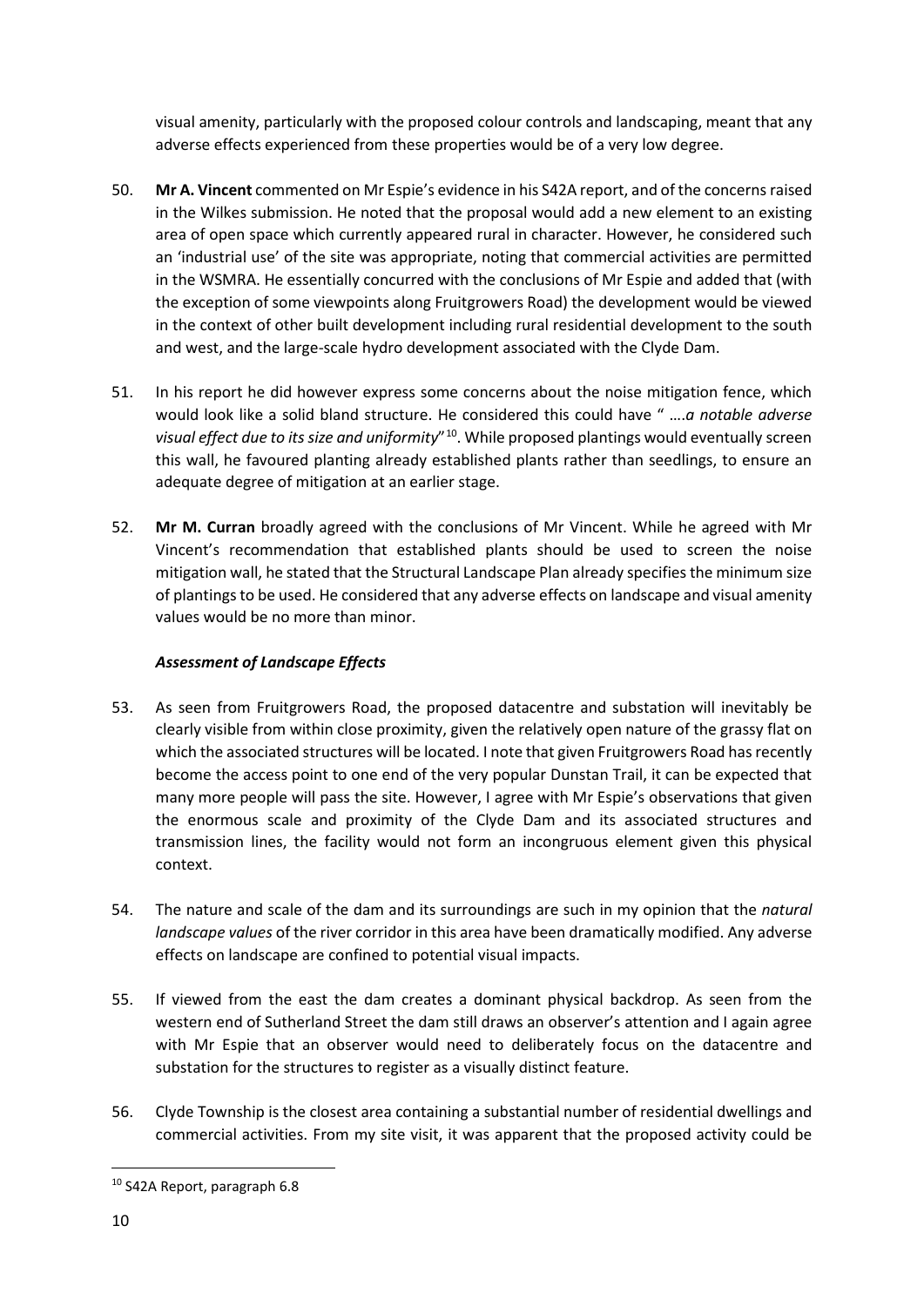seen from parts of Miners Lane and potentially the rear of a limited number of properties at the western end Clyde Township, but from an oblique angle. I consider that the interruption to the openness of the grassy flat containing the application site as seen from Clyde would be less pronounced than from a more elevated position. The application site is also partly obscured by vegetation in a number of places.

- 57. The application site would not be visible from the great majority of properties within Clyde Township. I also accept that from elevated positions within the ONL landscape on the mountain range to the south, and from below State Highway 8, there would be few people likely to be affected by the visual impact of the proposed facility.
- 58. In my assessment, the proposed activity is located such that it would have little impact on the historic character of Clyde and would instead be associated with the dominant presence of the nearby dam with its associated infrastructure.
- 59. The proposed acoustic wall is much higher (3.5m) than a typical fence and I agree with Mr Vincent that it could potentially be perceived as a bland and artificial presence in the landscape. However, I am satisfied that the landscaping scheme proposed for the site will, with time, sufficiently screen its appearance such that any visual impacts would be less than minor. I agree that some variation in the scale and placement of vegetation as proposed would be preferable to establishing a solid 'artificial wall' of vegetation to 'hide' the proposed facility. The substation and datacentre will interrupt the existing open space, but the great majority of the surrounding grassed area will remain open. While I understand it is possible for the public to access this space, it is not intended (or encouraged) to function in the same way as a public reserve.
- 60. I also noted this point that as the NOR for the substation has been consented, it now effectively forms part of the existing environment. Visually, substations are very utilitarian facilities and it will be readily apparent as seen from Fruitgrowers Road, even if the datacentre were not to proceed.
- 61. Prior to and during the course of the hearing there was further clarification, and what I believe was a clearer understanding of the nature and scale of plants to be established around the site, and I understand that the planting programme proposed by Mr Espie is acceptable to the Council. Overall, I agree that with the mitigation measures proposed the effects on visual amenity and on rural amenity would range from low – moderate initially and declining to low with the maturity of screen vegetation. Accordingly, I consider that landscape impacts associated with this proposal will be no more than minor and less than minor in the medium and longer term.

# *Noise Effects*

62. **Ms Elizabeth Paxton** began by noting that since her original report on anticipated noise levels, she had received additional information from Lake Parime and had consequently updated her noise level predictions. This confirmed that air filters would not be installed to the container exhaust louvres, and that these changes resulted in increased predicted noise levels at the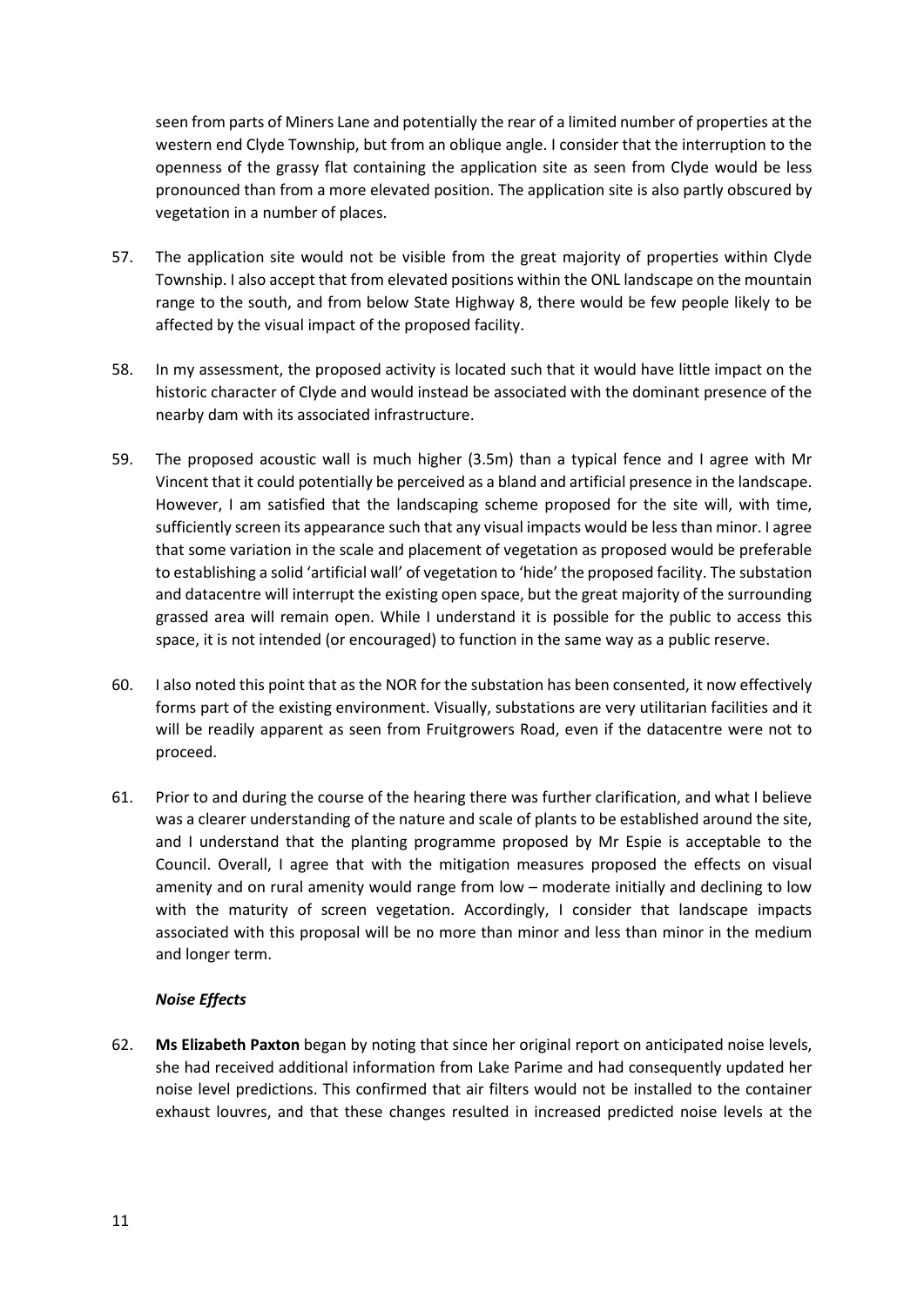nearest dwellings that risked exceeding the District Plan noise standards<sup>[11](#page-11-0)</sup>. These standards set a daytime standard of 55dB LA10. The nighttime limit is 40dB LA10.

- 63. The dominant noise sources associated with the proposal would be the small cooling fans in each of the datacentre servers, which will run at higher speeds during greater ambient temperatures with the result that noise levels will be higher during hot weather. She undertook her assessment based on maximum temperatures for Clyde during daytime and nighttime periods. She said the sound was characterised as being a broadband noise with a high-frequency tonal component which could be described as a whine.
- 64. As a result, she said that additional noise reduction measures were required and if implemented would still result in an overall change in noise levels (compared to those in the original report) that would be imperceptible. Predicted noise levels would be at least 8dB lower than the standard set in the Central Otago District Plan. She said that noise from the datacentre may just be audible at the nearest dwellings on quiet nights during hot weather but inaudible at other times, and that noise at the predicted levels was unlikely to result in adverse effects even on sensitive individuals<sup>[12](#page-11-1)</sup>.
- 65. To provide sufficient noise attenuation, three measures are proposed:
	- Acoustic treatment to louvred faces of each container;
	- Absorbent facing to the side of barriers facing the courtyard between containers;
	- A 3.5 m high noise control barrier.
- 66. Her predicted noise levels were set out in Table 2 of her evidence. This evidence was that predicted noise levels would not only be significantly lower than the District Plan limits, but also national and international guideline levels for residential amenity.
- 67. The assessment locations included 1 Miners Lane, 1, 3, and 11 Sunderland Street, 28 Fruitgrowers Road and 37 Fruitgrowers Road. I note that Table 2 indicated a predicted daytime noise level of between 34 and 37dB  $L_{A10}$  at these sites, and between 29 and 32 dB  $L_{A10}$  at night time.
- 68. Turning to ambient noise levels, in her view ambient noise levels from all sources including traffic on State Highway 8 and local roads would mask noise from the datacentre so it would generally be inaudible and that daytime noise effects would be negligible<sup>[13](#page-11-2)</sup>.
- 69. Her colleague (Mr Rob Hay) had undertaken nighttime noise surveys based on a still night after 2300 hours when there were few vehicles on nearby roads. She conceded the point made by Mr Vincent that sound levels measured on one night could not capture the full range of ambient conditions, but said that her conclusions were based on a 'worst-case' scenario. The measured ambient noise levels were set out in Table 3 of her evidence.

<span id="page-11-0"></span><sup>&</sup>lt;sup>11</sup> Evidence E. Paxton, paragraph 3.3

<span id="page-11-1"></span> $12$  Ibid, paragraphs  $3.5 - 3.7$ 

<span id="page-11-2"></span> $13$  Ibid, para 4.18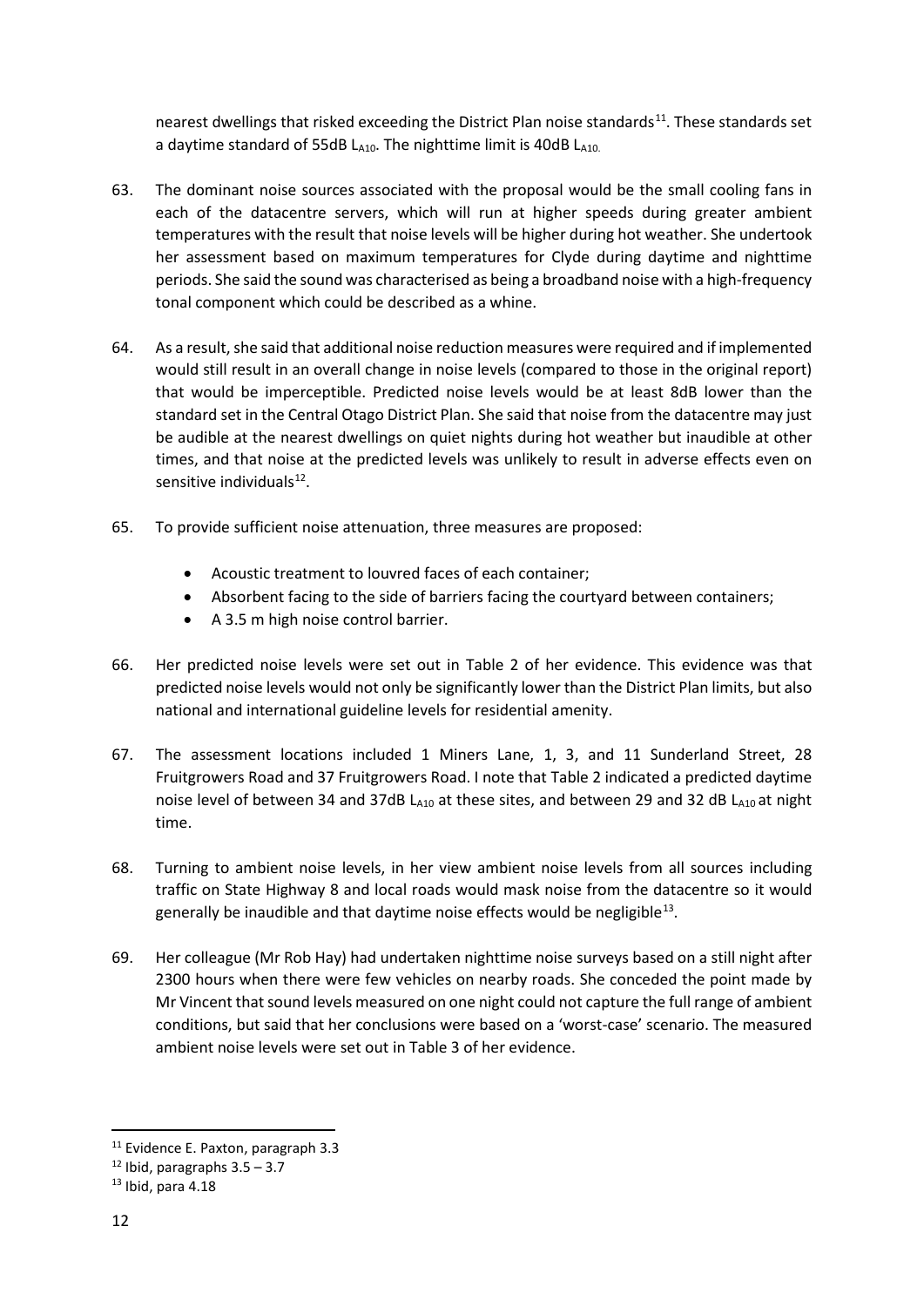- 70. Through the hearing she remained confident that predicted noise levels from the datacentre would be lower than measured ambient levels at all assessment locations at night and given the tonal character of server noise, might just be audible at the nearest dwellings on quiet nights during hot weather but inaudible at other times $^{14}$ .
- 71. NZS6802: 1991 provides for a Special Audible Character correction when a noise source has a particular characteristic (tonality) whereby a penalty of 5dB is imposed. She submitted that the District Plan noise standards would be achieved even if this penalty were applied, although she took the view that this particular noise source would not justify the imposition of the penalty.
- 72. In response to a preceding Section 92 RMA request from the Council, she considered the cumulative noise effects of the proposal, including from existing noise sources and predicted worst-case scenarios from the datacentre, would result in a noise level less than 1dB higher than the existing ambient noise level at all receivers, a level which would be imperceptible to an observer $^{15}$ .
- 73. However, she said if changes were subsequently made to the proposed server types or to the proposed acoustic treatment to the container louvres, she recommended that the proposals would need to be reviewed by a suitably qualified acoustician to ensure ongoing compliance with the District Plan noise standards.
- 74. She noted that the submissions of Nicholas Johnston and Bridget Lloyd-Johnston had sought that a daytime noise limit of 50dB  $L_{\text{aeq}}$  and nighttime noise limit of 40dB  $L_{\text{aeq}}$ , be applied, and also extending into weekends, as set out under the summary of their submission earlier in this decision. Ms Paxton noted that these were 5dB more restrictive than the district plan limits during the daytime and had been requested to apply for extended periods. She said that while the limits sought by the submitter would in fact be achieved, she considered they were not necessary to protect residential amenity and that contemporary district plans did not set differing noise levels during weekends.
- 75. In response to the submissions of Wendy and John Muir that the topography of the area and prevailing winds would exacerbate noise levels, she said that noise from the datacentre used 3D modelling software based on local terrain data and the calculations made were conservative. This was because the calculations assumed that wind was blowing from each noise source towards sensitive receivers (in the township) at the same time. She said that noise from the datacentre would not create a distinct echo because it was continuous and well masked by other noise sources. She said s with residents living near datacentres in the US (raised in a submission) were not necessarily comparable, because some jurisdictions there permitted higher noise levels than under the Central Otago District Plan. She also said that the level of noise depended on the scale of the datacentre and the type of ventilation and cooling systems used.
- 76. She recommended that an additional condition be added that set noise limits in terms of the latest versions of the relevant standards. The suggested condition was:

<span id="page-12-0"></span><sup>14</sup> Evidence E. Paxton, paragraph 4.22

<span id="page-12-1"></span><sup>15</sup> Ibid, paragraphs 4.25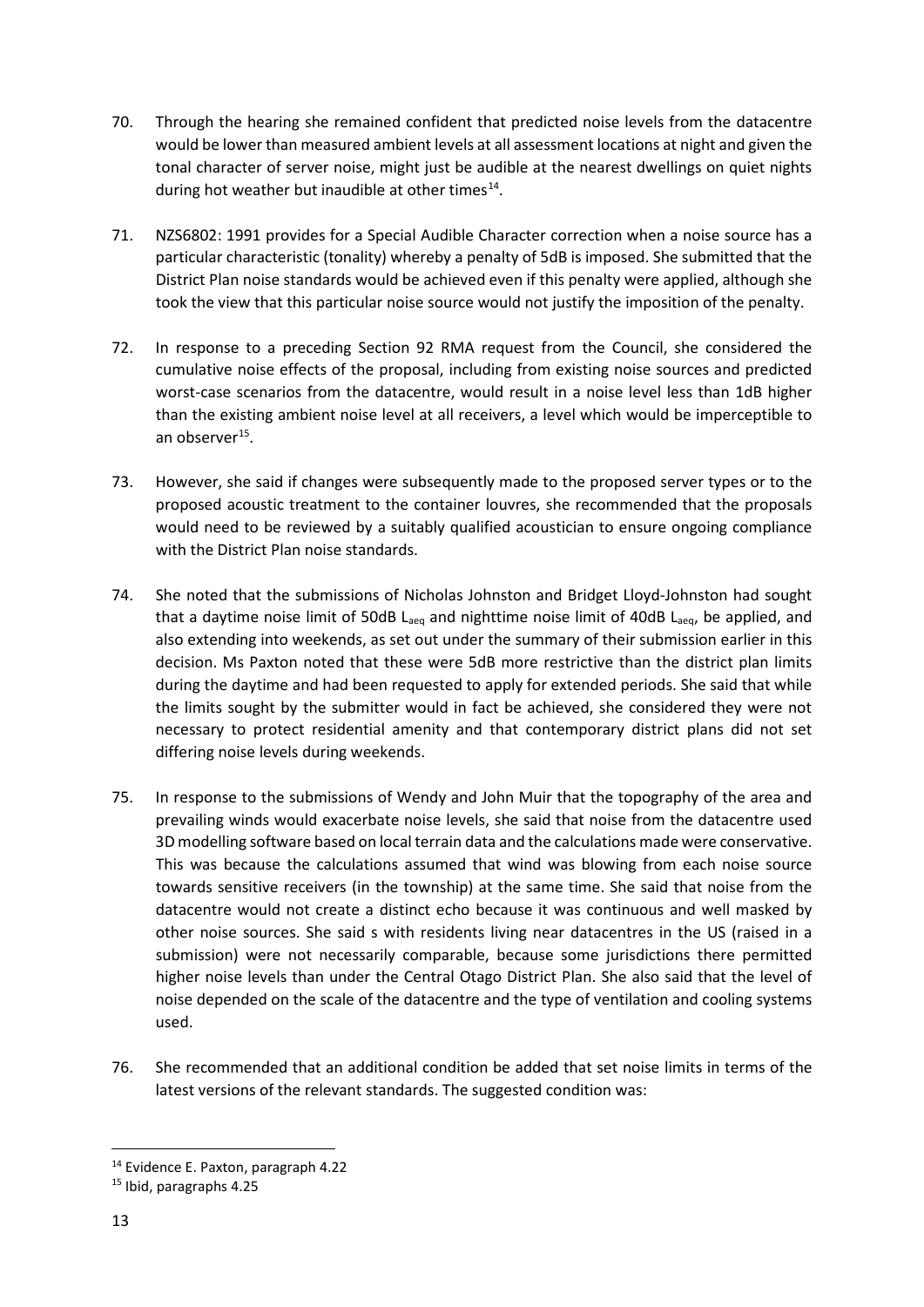*Noise from the operation of the datacentre shall comply with the following noise limits when measured in accordance with NZ 6801:2008 "Acoustics – Measurement of environmental sound" and assessed in accordance with NZ S6802: 2008 "Acoustics – Environmental noise". The limit shall apply at any point within the notional boundary of any dwelling or within any Residential Resource Area:*

*On any day 0700 to 2200 hours 55dB LAeq*

*2200 to 0700 hours 40dB LAeq and 70 and 70db LAFmax*

- 77. In his report**, Mr A. Vincent**said he shared the submitters concerns that two nights of data may not be representative, and that as both measurements were taken at night in the middle of winter these should produce noise levels quieter than at other times of the year. He said that because of these uncertainties, a condition requiring a period of noise monitoring should be undertaken should the application be approved, noting that such an approach was supported by the applicant's consultants. In his evidence he said that the datacentre would generate a constant hum from the cooling fans and generate noise at a higher pitch than from the dam.
- 78. However, he considered that the noise generated would not have a more than a minor effect on the wider environment. He noted that the standards requested through the Johnston submission would be likely to be achieved albeit they were more stringent, but he did not agree that it was necessary to include the submitter's proposed standards as a stand-alone condition. However, he did express concern at setting a condition based on the District Plan standards, given the modelled noise outcomes were at a significantly lower level.
- 79. He concluded that the proposal would have an adverse noise impact, but that it would be adequately mitigated through the measures proposed by the applicant which should form the basis of conditions of consent. Apart from undertaking a period of noise monitoring following the establishment of the datacentre, he also recommended that a review condition under section 128 RMA be imposed such as to allow for more stringent mitigation measures should that prove necessary as a result of the monitoring results.
- 80. **Mr M Curran** noted that although Ms Paxton's predicted noise assessment had been altered, her conclusion was that noise effects would remain within the standards permitted by the Central Otago District Plan. He noted Mr Vincent's conclusion that adverse effects would be adequately mitigated by the measures proposed by the applicant and that it was appropriate to adopt a monitoring condition<sup>16</sup>.

# *Assessment of noise effects*

- 81. Given the relative scale of the proposed datacentre, and the large number of servers on site, the noise from cooling fans has the potential to create a noise issue in the absence of the necessary mitigation measures.
- 82. From the evidence, and from questioning Ms Paxton, as an initial point of clarification I was satisfied that the standards contained in the District Plan were typical of many district plans and

<span id="page-13-0"></span><sup>&</sup>lt;sup>16</sup> Evidence M Curran, paragraph 4.15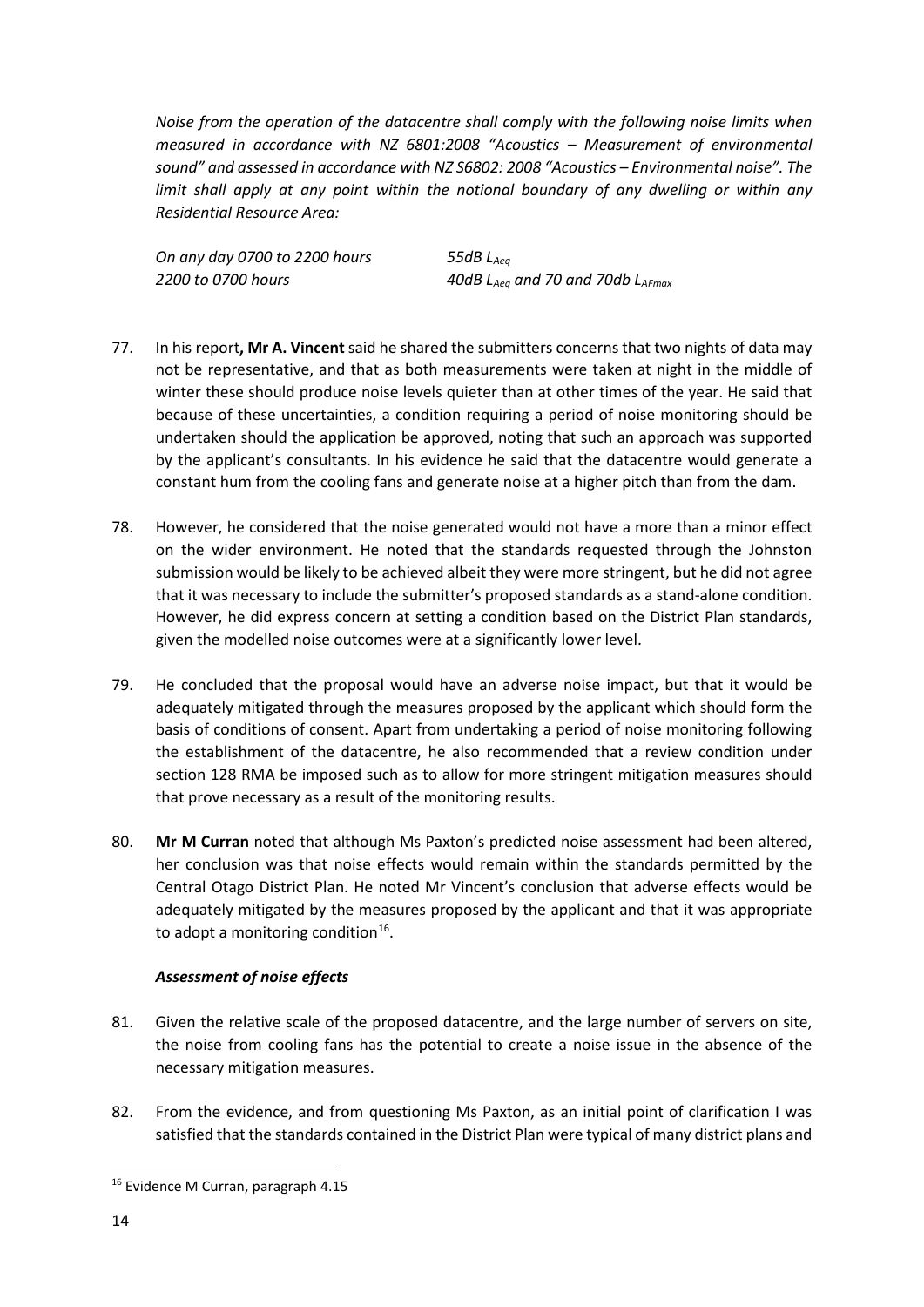were in fact somewhat more restrictive than international guidelines. Furthermore, Ms Paxton had indicated that even if a 5dB tonal penalty under NZS6802 were added to the noise levels monitored on behalf of the applicant, the District Plan standards would still be met.

- 83. On this basis, I concluded that reasonable confidence could be had that the noise levels generated by the proposed datacentre would not cause disturbance to people or residences in the vicinity, and particularly across the river in Clyde township.
- 84. The evidence indicated that noise from the datacentre might just be discernible on a warm calm night. The datacentre would still generate a level of noise which was lower than ambient noise levels, this being other background noise from sources including traffic on State Highway 8. The cumulative effects of the datacentre noise in addition to ambient noise would be less than 1dB, a level which any observer would not find discernible.
- 85. I was satisfied that Ms Paxton's calculations had considered climatic factors, and local topography in arriving at her calculations, including updated information provided by Lake Parime (the proposed lessee), based on other facilities used by this operator.
- 86. Given the information available, I did not consider it was necessary to adopt as a condition a specified noise standard different to that contained in the District Plan, which as indicated above, does not contain noise standards which could be criticised as unduly liberal. To set a more restrictive standard could create a precedent with implications for the operation of other activities within the District. Although compliance with the District Plan standards is required anyway, I have accepted the applicant's proposal that a condition be imposed requiring compliance with the standards specified in the District Plan. This is discussed further under 'Conditions' below.
- 87. Although becoming more common, the proposed datacentre represents a type of activity which is relatively new in New Zealand, and certainly in this district. Accordingly, I agree with Mr Vincent to the extent that it is appropriate to impose a review condition under section 128 RMA, including a requirement for monitoring. This would enable further mitigation measures to be required in the unlikely event (based on the evidence) that the noise standards in the District Plan were exceeded. I also note that this would cover a situation which might arise if the type of servers contained on the site were to be changed, and a review for that reason was necessary.

# *Other matters*

- 88. The issue of potential natural hazards was addressed in a report prepared for the applicant by *Geosolve*. The report noted that several separate fault lines were located within 1.5 km of the site, and the Dunstan Dam Site fault splays were as close as 140m from the site. The site itself is underlain by surface topsoil and fill overlying outwash sands and gravels and then by schist bedrock. There was no evidence of slope instability within the site boundary and specific engineering design was not required.
- 89. Mr Vincent's S42A report concluded that natural hazards could be assessed in terms of the status of the application as being fully discretionary, but he considered there was sufficient evidence that any effects due to seismic hazards in the area would be minor and noted that the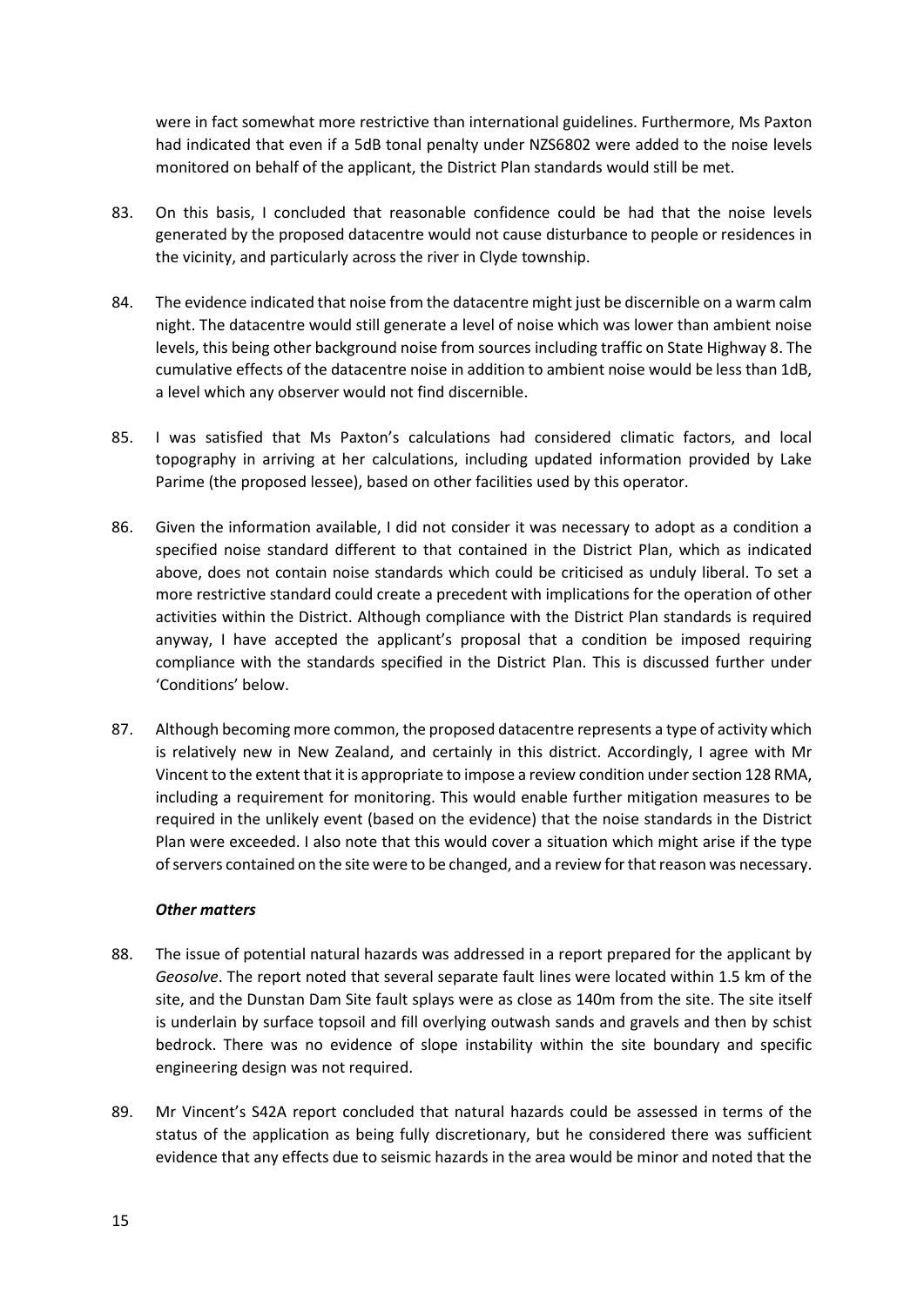site would not be permanently staffed. Mr Curran noted that any adverse effects would be minor and would be mitigated by adopting the recommendations in the *Geosolve* report.

- 90. With respect to services, on advice from the Council's engineering staff, Mr Vincent recommended that Lot 1 have a new water connection and that both lots have separate connections for wastewater disposal. These conclusions were based on the possibility of the future joint ownership issues for the two lots, and that the use of the site may change to one that requires wastewater disposal. He also considered that provision needed to be made for water supply for firefighting purposes.
- 91. Mr Curran agreed that it was appropriate to provide separate operational water connections for Lot 1 and the datacentre, but he did not agree that the applicant be required to confirm that wastewater could be disposed of within the application site, to provide water for firefighting, or to provide water to meet New Zealand drinking water standards. The reason for this was that the proposal did not include buildings that generate wastewater (e.g. permanent on-site staff) or activities that required water for drinking or firefighting. He said this had been confirmed by Aurora.
- 92. He considered that these conditions were unnecessary and onerous and should only be required if a change in land use occurred on Lot 1.
- 93. No issues of any significance were raised with respect to vehicle access and parking, or in terms of vehicle movements to and from the site. Mr Vincent's report briefly addressed the issue of public access, which he noted is an important matter for consideration including for esplanade reserves or strips along riverbanks. While the proposal would fence off part of the margin of the Clutha River/Mata Au, there was no current legal access to the river from the site with the river surface being owned by Contact Energy as part of Lot 1 DP 25146. He said the area should be considered potentially dangerous when large volumes of water would spill downstream without warning. The proposal would not have little effect on existing public access and he considered it undesirable to encourage the public to access the river in this location. I agree with his conclusions, and I note that Mr Curran also concurred with this assessment .

# *Planning Issues*

- 94. **Mr A. Vincent** considered noise and visual effects to be the most relevant and potentially significant effects. He considered that the effects related to public access, landscape character, the values of the river and the assessment of the subdivision, did not derive any benefit from the permitted baseline.
- 95. Mr Vincent advised that the report on notification prepared by the Council had assumed the District Plan did not limit the types of activities that could occur within structures. In his report he expressed the view (based on legal advice obtained by the Council) that this may have been incorrect, and "…..*that as the servers require physical structures to exist, they cannot be considered permitted activities in their own right and their effects can be fully considered as part of the resource consent process"[17](#page-15-0).* This view was accepted by the applicant.

<span id="page-15-0"></span><sup>&</sup>lt;sup>17</sup> S42A report, paragraph 5.1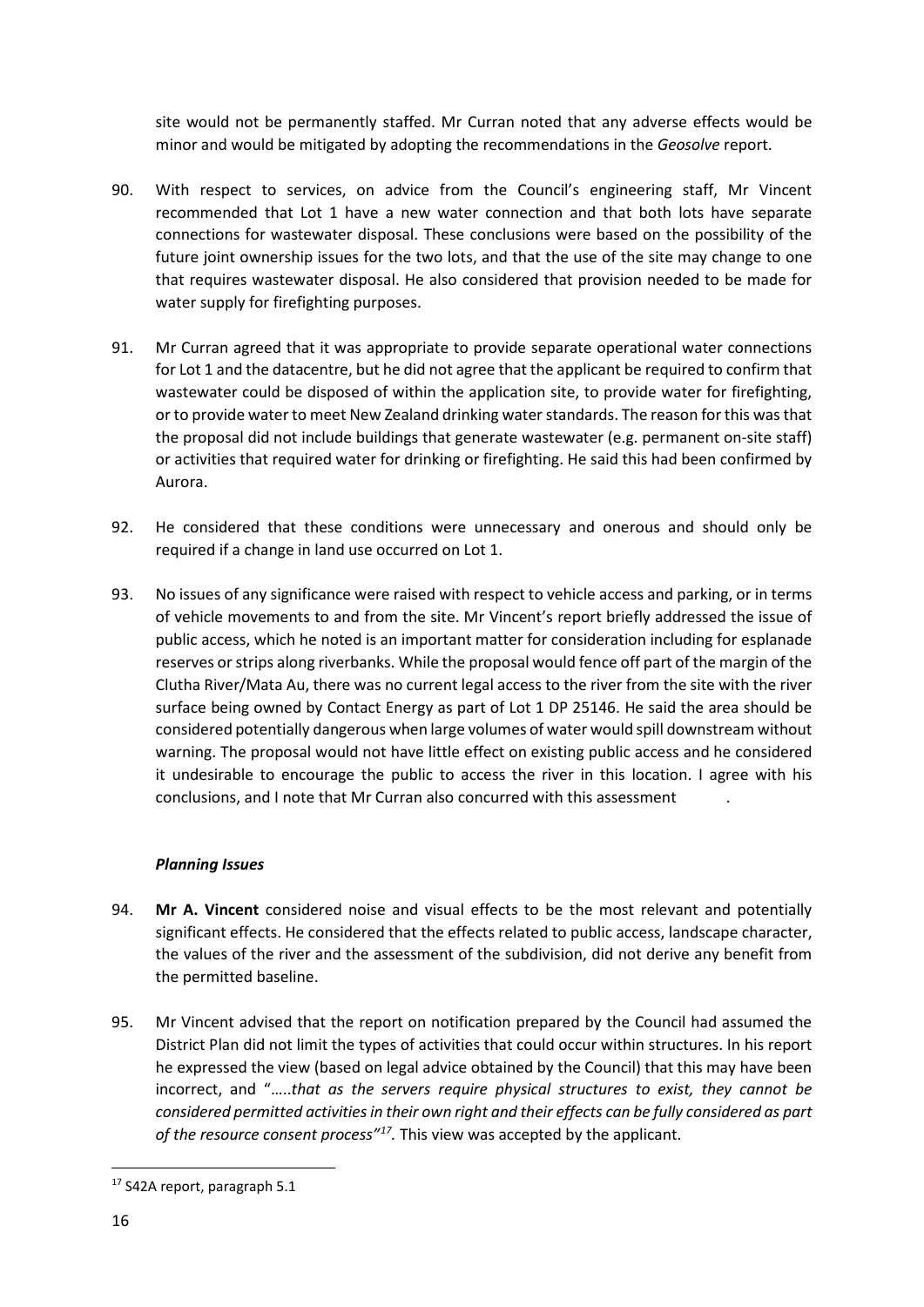- 96. He went on to express the opinion that the scale and nature of the effects of the proposed datacentre would likely be similar regardless of the types of data being processed, and that its direct effects relate to the volume of data being processed, not the type of data. He concluded that the applications for land use and subdivision could be granted consent pursuant to sections 104 and 104B of the RMA.
- 97. **Mr M. Curran** addressed the matter of consent under the National Environmental Standard Contaminated Soils (NESCS) as a 'HAIL' activity. He said that while the proposed change in land use was permitted under the NESCS, it was proposed to disturb approximately 1380m<sup>3</sup> of soil which does not comply with the permitted activity standards of the NESCS. I understand consent under the NESCS has now been obtained separately as confirmed by Mr Robinson.
- 98. He noted that the section 42A report did not recommend a lapse date or restricted duration for the resource consents sought. In his opinion they should apply in perpetuity<sup>[18](#page-16-0)</sup>, but if I were minded to a specify a lapse date, he suggested the standard five-year lapse date should apply<sup>[19](#page-16-1)</sup>. This issue did not rise subsequently, nor does it appear to be included in either the applicant's or the Council's draft conditions. On this basis, it would appear appropriate that the provisions of section 125(1)(a) apply, and that consent lapse five years from the date of the approval of this application.
- 99. With respect to the permitted baseline<sup>20</sup>, Mr Curran referred to Rule 5.7.1 (ii) which permits Scheduled Activities lawfully established prior to notification of the Central Otago District plan. He noted the application site was located within Scheduled Activity 105 on Planning Map 42. This provides for the operation, maintenance, refurbishment and enhancement of power generation facilities. He also asserted that Rule 13.7.4(i) in the district plan provides for new activities associated with the generation of energy as controlled activities. He contended that there are a number of activities which do form a permitted baseline but conceded these were not similar in scale or nature to the proposal. He agreed with Mr Vincent that the proposal does not benefit from a permitted baseline in terms of visual effects, but argued it was relevant in terms of natural character and noise effects.

# *The Applicants Right of Reply*

100. Mr Robinson noted his understanding that both Mr Curran and Mr Vincent were agreed as to the relevant noncompliances to be assessed with this application, and that they be bundled as a full discretionary activity. Apart from that, his submissions focused on the areas of disagreement with the conditions recommended by Mr Vincent for the Council, which I go on to consider under the heading of 'Conditions' below.

# *Positive Effects*

<span id="page-16-0"></span><sup>18</sup> Section 123 (b) RMA; evidence M Curran, paragraph 3.20

<span id="page-16-1"></span><sup>19</sup> Section 125 (1) (a) RMA; evidence M Curran, paragraph 3.21

<span id="page-16-2"></span><sup>20</sup> Section 104 (2) RMA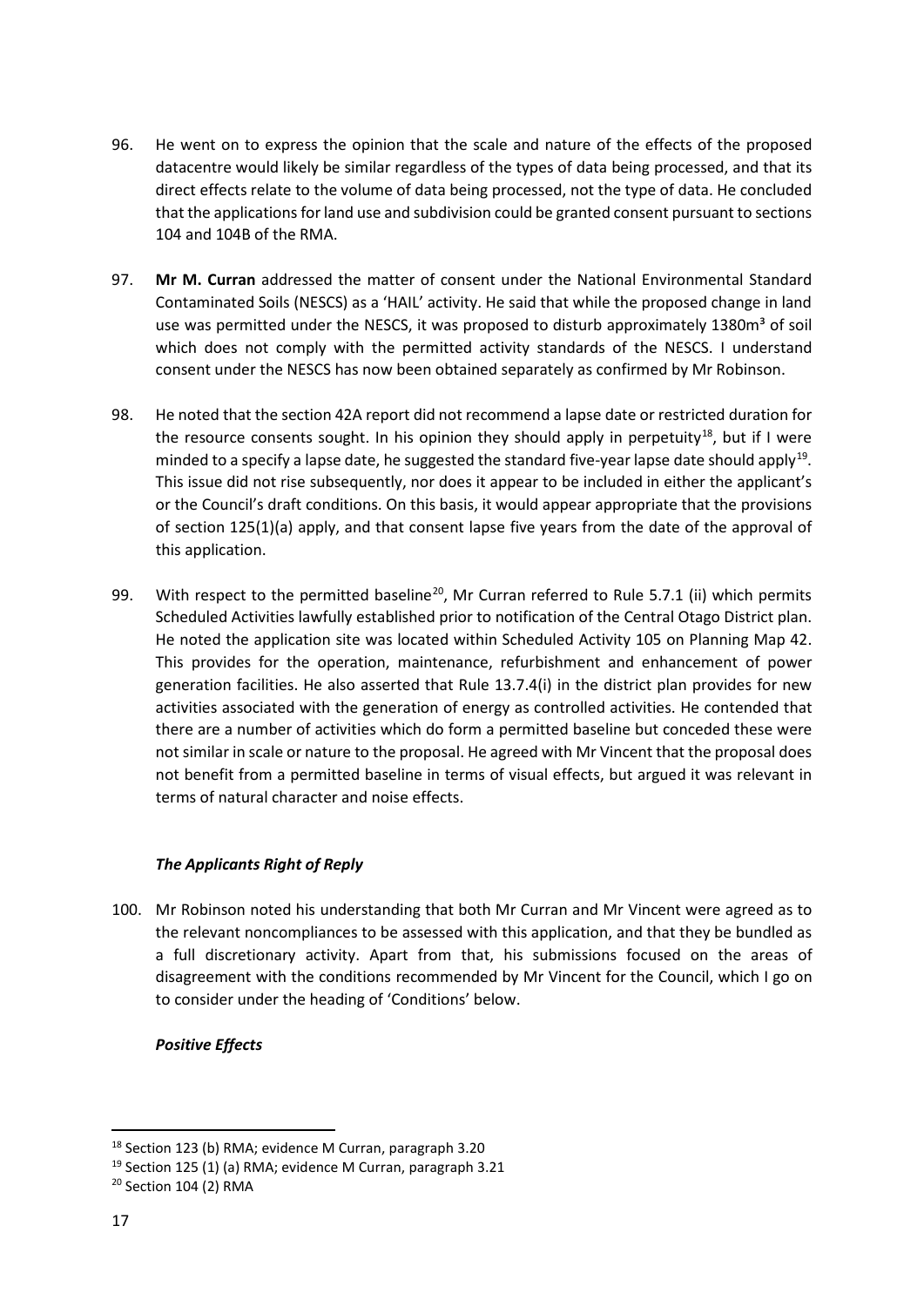101. The establishment of the proposed datacentre would result in efficient and sustainable use of energy from the Clyde Dam. The subdivision (and separate Notice of Requirement) for the substation would subsidise the upgrading of the substation facility serving the township and its surrounds. It is apparent that datacentres are becoming more important facilities with the growth in information technology, and to that extent an approval of this application would potentially provide a significant benefit. There is a possible but undefined local benefit with respect to the establishment of the datacentre.

## **OBJECTIVES AND POLICIES**

## *Central Otago District Plan*

- 102. A number of the objectives and policies have very general application to issues of landscape or amenity, and some provisions contain clauses which are not directly relevant to the matters raised by this application. Accordingly, the following assessment addresses those objectives and policies which have primary relevance of the proposal.
- 103. Section 4 the ODP relates to the Rural Resource Area. Objective 4.3.3 seeks to maintain and enhance rural amenity values created by the open space, landscape, natural character and built environmental values of the district's rural environment and the open character of the hills and ranges. Objective 4.3.5 seeks to maintain and enhance the quality of the district's water resources including adverse effects of land use activities adjacent to water bodies. Objective 4.3.6 seeks to preserve the natural character of the District's water bodies and their margins.
- 104. *Policy 4.4.10 states:*

*To ensure that subdivision and use of land in the Rural Resource Area avoids, remedies or mitigates adverse effects on:*

*(a) The open space landscape and natural character and amenity values of the rural environment in particular the hills and ranges,*

- *(b) the natural character and values of the Districts wetlands, lakes, rivers and their margins,*
- *(c) the production and amenity values of neighbouring properties,*
- *(d) the safety and efficiency of the roading network,*

*…………………………….*

*(i) Public access to or along the rivers and lakes of the District, particularly through the use of minimum (and average) allotment sizes.*

105. As indicated previously, I do not consider that the application site and its surrounds exhibit significant natural values given the dramatic degree of modification undertaken to the river and its margins. Adverse visual effects on the amenity, landscape and natural character of the surrounding hills are expected to be negligible given that the scale of development and the immensity of the nearby dam structure and its surrounds. There is a minor adverse effect on the open space character of the flat open space adjacent to Fruitgrowers Road in the vicinity of the site. The site is sufficiently distant from the nearest residential properties that effects on their amenity values would be negligible, and the site and its surrounds are not used for productive agricultural purposes.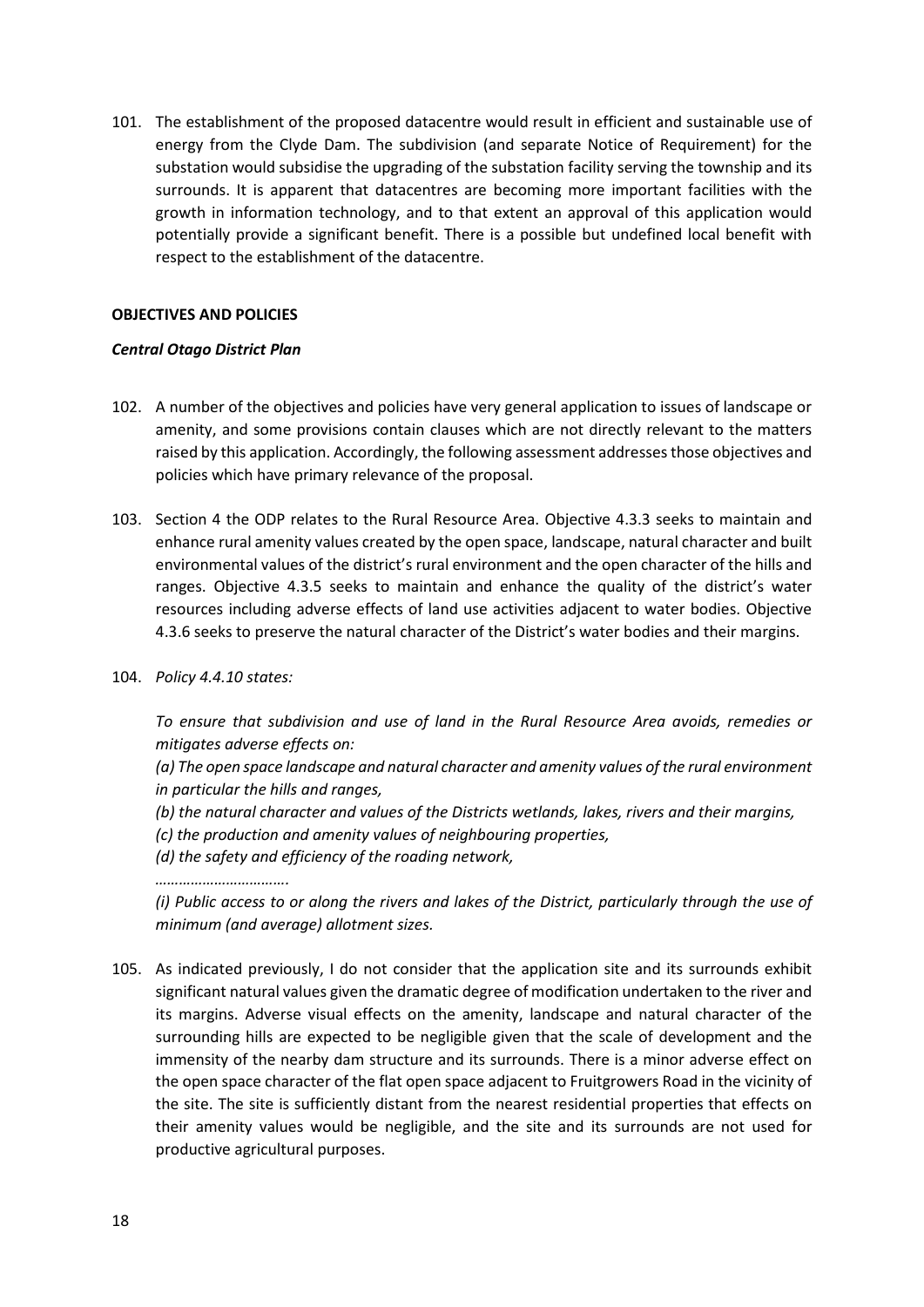- 106. Traffic movements to and from the site are expected to be minimal, particularly given no permanent staff will be based thereon, and parking provision would in my opinion be more than sufficient to cope for any demand likely to arise.
- 107. I agree with Mr Vincent's observation that public access to the river corridor in the vicinity of the site should not be encouraged reasons of public safety, having regard to the potential for fluctuations in river level resulting from managing the volume of water within Lake Dunstan. Overall, I consider that the proposed activity is not contrary to Policy 4.4.10.
- 108. Policy 4.4.8 states as follows:

*"Adverse Effects on the Amenity Values of Neighbouring Properties To ensure that the effects associated with some activities including (but not limited to): (a) Noise (including noise associated with traffic generation, nighttime operations) and vibration …………….."*

109. Chapter 12 (District Wide Rules and Performance Standards), Objective 12.3.2 states:

*"Protection from Noise*

*To avoid, remedy or mitigate the adverse effects of noise on the District's amenity values and the health and well-being of the District's people".*

110. Policy 12.4.2 states as follows:

*Noise*

*To determine the suitability of noise generating activities in any given locality by having regard to:*

*(a) the specific characteristics and amenity values of the locality from which the noise originates, and*

- *(b) the sound pressure level of the proposed activity, and*
- *(c) the frequency that the noisy activity takes place, and*

*(d) the length of time that the noise continues, and*

*(e) any special characteristics of the noise to ensure that the adverse effects of noise on other activities and the natural and physical resources of the locality (excluding cumulative effects) reflects standards acceptable to the community.* 

- 111. I consider that noise is the single biggest issue arising from this application. Much is now known about the potential of a wide range of activities to generate noise effects, and the characteristics of such noise. I am conscious that this application introduces an activity which is relatively new within New Zealand and certainly within the District, and in a location which has perhaps unusual topographical characteristics given the presence of the nearby Clyde Dam.
- 112. I understand that the noise generated will be continuous for significant periods and may be higher during warmer periods as part of the necessary cooling requirements for the servers within the datacentre. Nevertheless, I am satisfied that the applicant has been sufficiently diligent in taking any potential effects into account with respect to their modelling of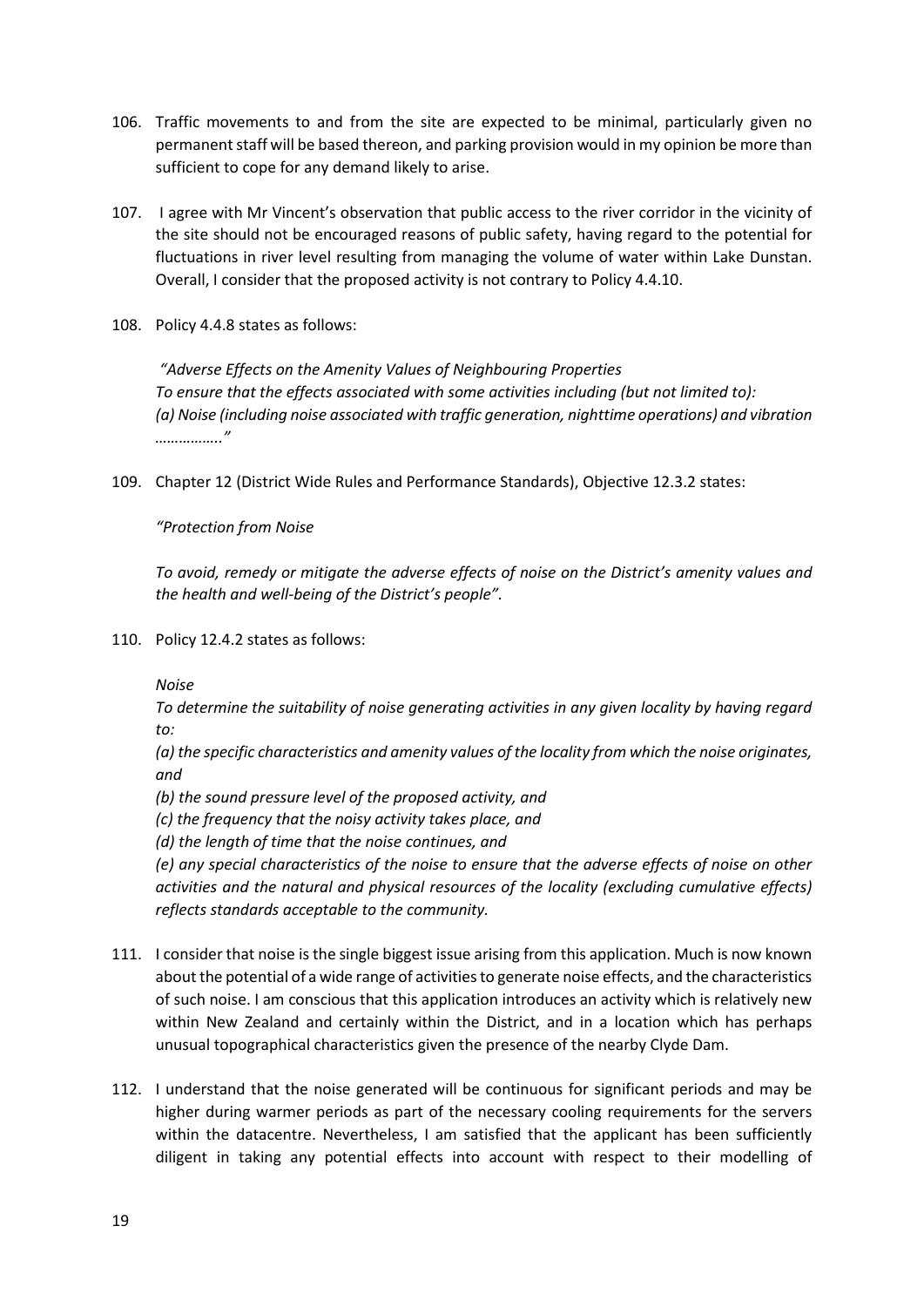anticipated noise impacts (the nature of the noise, its tonal characteristics, climatic influences, and proximity to residences).

- 113. I am satisfied that the District Plan noise standards are fit for purpose with respect to ensuring sufficient protection of residential amenity, and that the noise level is expected to be generated by the proposed facility will comfortably comply with the plan standards. I consider that the proposed activity is not contrary to the above objectives and policies relating to noise effects.
- 114. Objective 12.3.4 and Policy 12.4.7 addresses the management of nuisance effects including odour, light spill and glare, dust, electrical interference and the use of enjoyment of neighbouring properties.
- 115. No issues were raised through the evidence or at the hearing with respect to the adverse effects addressed by the above objective and policy.
- 116. Objective 5.3.1 is to maintain and enhance the amenity values, environmental quality and the natural character of the District's rivers and their margins. Policy 4.4.13 and Policy 5.4.1 seek to promote public access to significant natural and physical land features, including those of value for recreational purposes, and to manage the effects of activities upon the water surface and margins.
- 117. As noted above, the application site adjoins a section of the Clutha River/Mata Au immediately below the discharge point for water from the Clyde Dam. It is in a section of river corridor which is severely modified, and which is at least potentially unsafe for public access. This is a distinguishing factor for this part of the river corridor and its margins, and for this reason I am satisfied that the proposal is not contrary to this objective and policies.
- 118. Policy 12.4.1 seeks to avoid adverse effects on the safe and efficient operation of the roading network, true safe and efficient access points off road loading and manoeuvring space and offstreet parking.
- 119. No staff are proposed to be permanently based on site and traffic movements are likely to be of a low frequency and sufficient parking spaces are to be provided. The proposal is consistent with Policy 12.4.1.
- 120. Objective 5.3.5 seeks to recognise and provide for Kai Tahu ki Otago's spiritual beliefs, cultural traditions and practices in the management of the surface and margins of the District's water bodies. As noted before, the written approval of Te Ao Marama was provided to the applicant, and no issues of potential concern to Maori were raised during the course of the hearing.

#### *The Proposed Otago Regional Policy Statement*

121. The applicant's AEE provides a detailed analysis of the relevant provisions of the Partially Operative Otago Regional Policy Statement 2019 and the Proposed Otago Regional Policy Statement 2021. The provisions of both documents provide a 'high level' overview of resource management issues in the region, but detailed objectives and policies are found at the district plan level.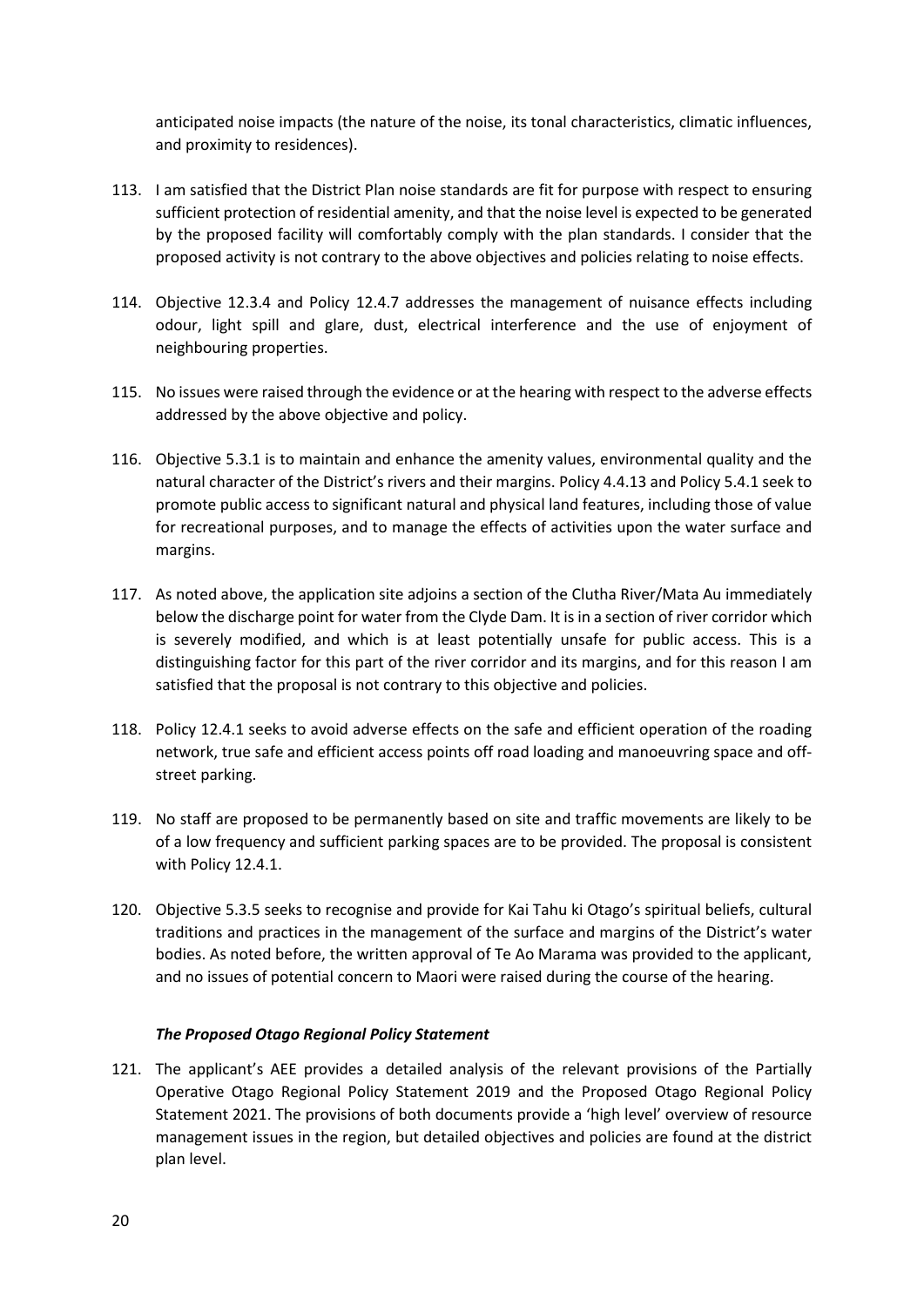- 122. That said, I note that Policy 4.5.2 of the partially operative RPS (Integrating infrastructure with land use) promotes the need to address (iii) reasonably foreseeable change in the supply of, and demand for, infrastructure services and (vi) co – dependence with other infrastructure. The proposed activity is consistent with this particular policy.
- 123. Both Mr Vincent<sup>[21](#page-20-0)</sup> and Mr Curran<sup>[22](#page-20-1)</sup> conclude that the proposal is consistent with the relevant provisions at the Regional Planning level, and I agree with their findings.

# **PART 2 AND SECTION 104 RMA**

- 124. Section 6 RMA requires the consent authority to recognise and provide for the preservation of the natural character of rivers and their margins (subsection (a)) the maintenance and enhancement of public access to and along rivers (subsection (d)) and the management of significant risks from natural hazards (subsection (h)).
- 125. All of the above matters have been addressed through the application and evidence relating to it. I do not consider that this proposal in terms of its scale and location gives rise to matters subject to Section 6. The river margins in this area have been dramatically modified as a result of the construction and operation of the Clyde Dam, and the geotechnical report prepared on behalf of the applicant establishes that there are no significant risks to the site from natural hazards. I agree with Mr Vincent that public access would still be readily available to the river margin, although I also acknowledge with that this is not to be encouraged in this particular locality given the risks associated with managing discharges from Lake Dunstan.
- 126. I consider the following clauses of Section 7 RMA are relevant to this proposal, and to which particular regard should be had;

*(b) the efficient use and development of natural and physical resources; (ba) the efficiency of the end use of energy; (c) the maintenance and enhancement of amenity values; (f) maintenance and enhancement of the quality of the environment; (j) the benefits to be derived from the use and development of renewable energy.*

- 127. The proposed activity would make efficient and sustainable use of renewable energy from the Clyde Dam as explained in Mr Brinsdon's evidence. Accordingly, I conclude it is consistent with, and gives effect to, subsections 7(b), 7(ba) and 7(j) of the RMA.
- 128. Two issues are potentially raised with respect to amenity values and the maintenance and enhancement of the quality of the environment, these being visual impacts and noise. Subject to the imposition of conditions attached to this consent, I am satisfied that any adverse effects on the environment will be no more than minor and not contrary to subsections 7(c) and 7(f) RMA.

<span id="page-20-0"></span><sup>&</sup>lt;sup>21</sup> S42A report, paragraph 8.1

<span id="page-20-1"></span><sup>22</sup> Evidence M Curran, paragraph 6.3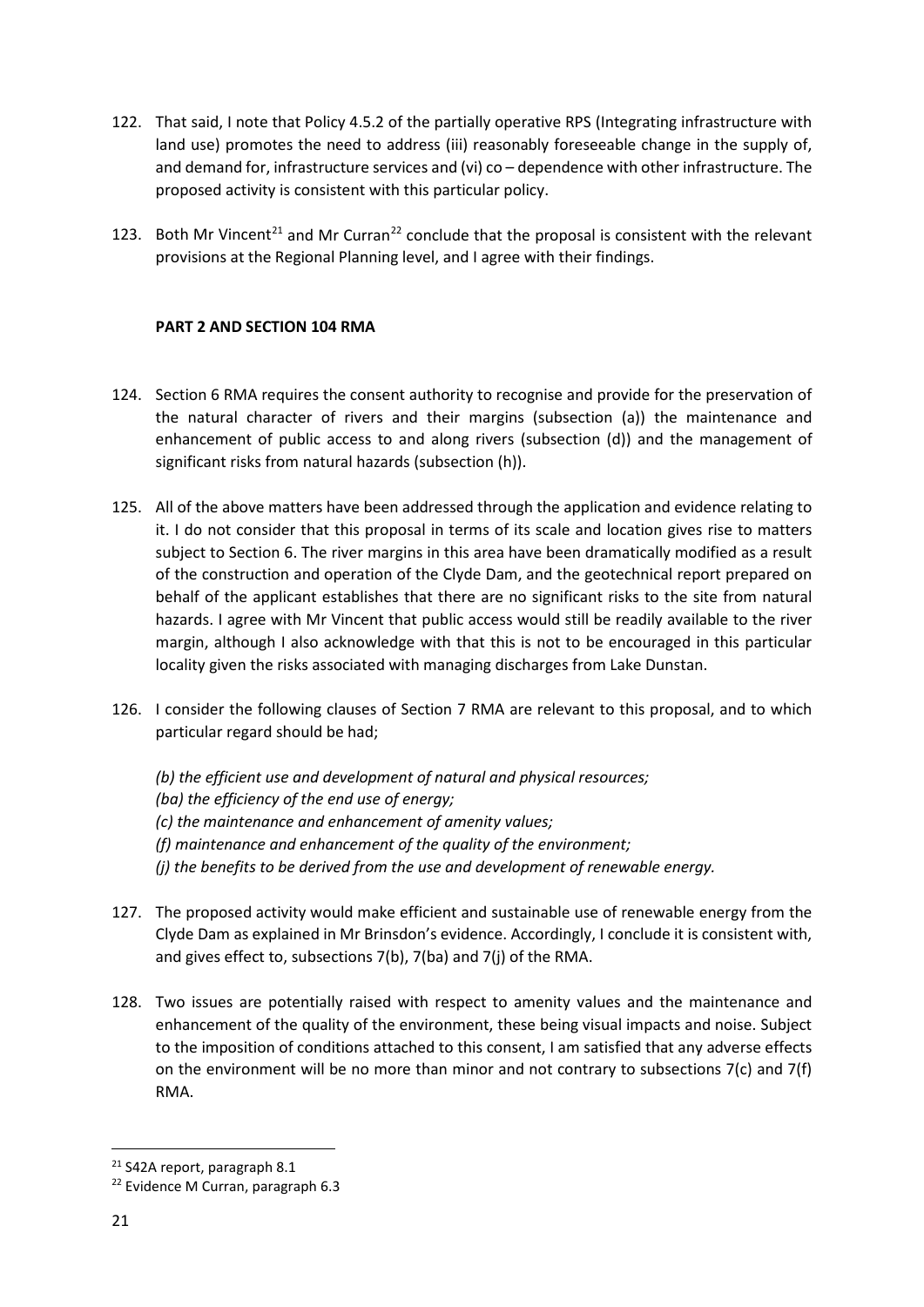- 129. The proposed activity falls to be assessed as a discretionary activity (unrestricted). The consent authority has discretion as to whether to grant or decline consent under section 104 of the RMA.
- 130. The relevant provisions of section 104 of the RMA are as follows:

*104 Consideration of applications*

*(1) When considering an application for a resource consent and any submissions received, the consent authority must, subject to Part 2, have regard to –*

*(a) any actual or potential effects on the environment of allowing the activity; and*

*(ab) any measure proposed or agreed to by the applicant for the purpose of ensuring positive effects on the environment to offset or compensate any adverse effects on the environment that will or may result from allowing the activity; and*

*(b) any relevant provisions of –*

*(i) a national environmental standard*

*(ii) other regulations;*

*(iii) a national policy statement;*

*(iv) a New Zealand coastal policy statement;*

- *(v) a regional policy statement or proposed regional policy statement;*
- *(vi) a plan or proposed plan; and*

*(c) any other matter the consent authority considers relevant and reasonably necessary to determine the application.*

*(2) when forming an opinion for the purposes of subsection (1) (a), a consent authority may disregard an adverse effect of the activity on the environment if a national environmental standard or the plan permits an activity with that effect.*

*…………………………………*

*(3) a consent authority must not, –*

*(a) when considering an application, have regard to –*

*(i) trade competition or the effects of trade competition; or*

*(ii) any effect on a person who has given written approval to the application.*

……………………………….

- 131. I have considered the potential adverse effects of the proposed activity on the environment and have concluded that they will be no more than minor. Apart from conditions to mitigate potential adverse effects of noise and visual impacts, there are no measures proposed (or required) by the applicant to offset or compensate any adverse effects.
- 132. There are two relevant National Policy Statements, one for renewable electricity generation and another for electricity transmission. The application is broadly consistent with the direction of these NPS documents to the extent that the proposal would make efficient use of electricity, and the proximity of the datacentre to the source of electricity provided by the Clyde Dam reduces transmission losses.
- 133. The proposal is consistent with the provisions of operative Central Otago District Plan, and the applicable regional planning instruments. Apart from Te Ao Marama, no other written approvals were provided to the application to my knowledge.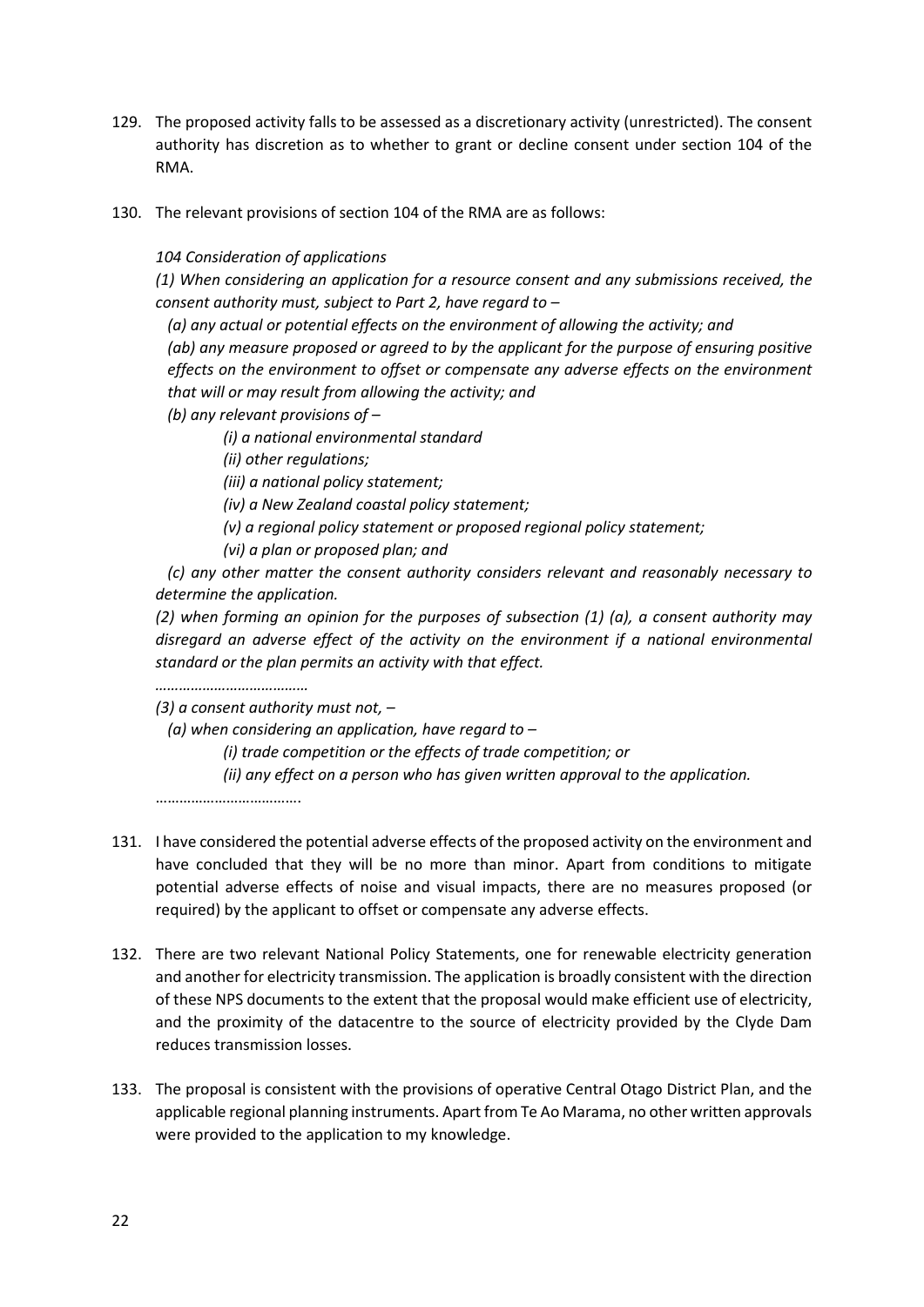- 134. The specialised nature of the proposed activity is such that it is unlikely to have been contemplated at the time the District plan was formulated, and it is not a permitted activity within the Water Surface and Margin Resource Area. I have not given significant weight to the application of the permitted baseline, except to note that the uncontested evidence clearly establishes that the activity will comfortably comply with the applicable noise standards in the District Plan.
- 135. Overall, I consider the proposed activity is consistent with achieving the purpose of the Act under section 5 RMA.

## **CONDITIONS**

- 136. Although there was agreement between both the Council's planner (Mr Vincent) and the applicant's planner (Mr Curran) that consent could be granted to the application, there was a significant difference of opinion with respect to two of the conditions that might be applied to any grant of consent.
- 137. It is my normal practice as a Hearings Commissioner (and I believe common practice generally) the applicant and the Council are normally asked to confer over final conditions of consent in order to narrow the scope of potential matters in issue. This is without prejudice to the right of either party to disagree over the inclusion of particular conditions, or the wording contained in them. In this case, it appeared that the parties did not confer following the conclusion of the formal online hearing, and I apologise if I did not make that clear. Accordingly, I accepted that Mr Vincent on behalf of the Council be given the opportunity to comment on the conditions as proposed by the applicant.
- 138. This revealed that there were two issues over which the Council and the applicant were in disagreement. These were also the two conditions which were the primary source of dispute even prior to the close of the hearing.

#### *Setting a condition to manage noise*

- 139. The first of these relates to a condition setting a noise standard to be achieved. The applicant sought that a condition be imposed (set out under paragraph 76 above) which would require compliance with the District Plan noise standard, modified to adopt the updated  $dB_{\text{Aee}}$ descriptor under NZS6801:2008, rather than the dBLA10 descriptor used in the District Plan. Although raised as a potential concern of the Council in Mr Robinson's closing submissions, my understanding was that there was no dispute as to the use of this descriptor, which sets sound levels for a receptor which would be practically identical under either descriptor. To my knowledge the 2008 standard is now almost universally used for setting noise standards in conditions.
- 140. Mr Vincent was of the view that the sound levels set through conditions should achieve those modelled in the noise assessment undertaken by Marshall Day and addressed in evidence by Ms Paxton. These modelled levels are well below the noise levels permitted by the standards in the District Plan. The basis of his assertions were that the Council was not obligated to apply the permitted baseline; that noise effects were not generated from a permitted activity; the activity was discretionary and all effects could be taken into account; that noise effects would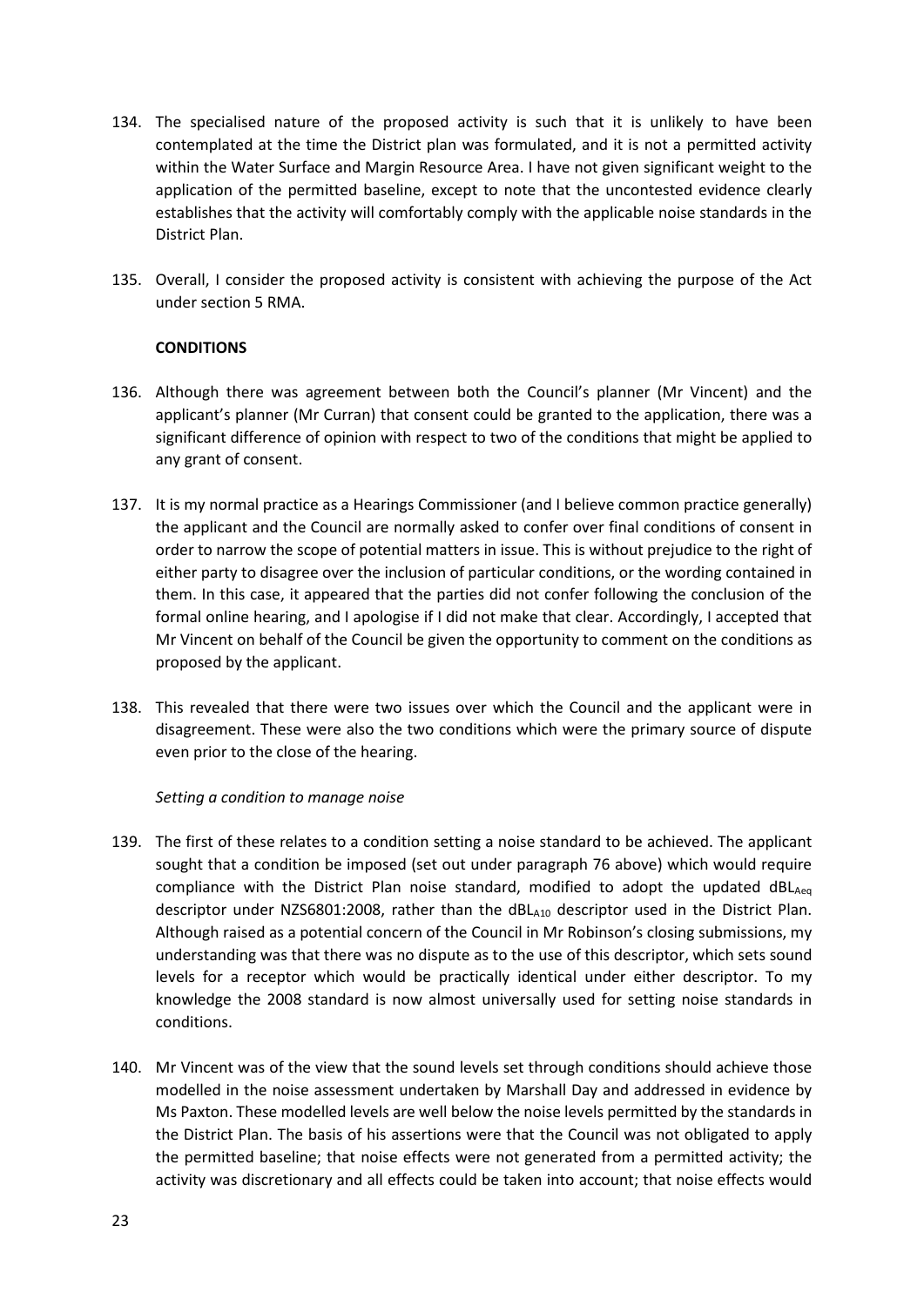be minimal at the levels calculated; multiple submissions had expressed concern about noise; and that the applicants proposed conditions would set a sound level notably higher than that calculated and assessed (i.e. the level permitted under the District Plan), the effects of which had not been considered.

- 141. In his closing submissions, Mr Robinson briefly addressed the matter as to whether the applicant should be conditioned to comply with the sound levels measured by Marshall Day, or those specified in the District Plan. He submitted that the standards in the District Plan reflected those derived by the community in the formulation of its District Plan and accorded with international standards. On that basis, he submitted it was not reasonable to expect compliance with the sound levels determined by modelling undertaken by Marshall Day, which were significantly lower, and the purpose of which was to determine compliance.
- 142. The only expert evidence with respect to potential noise levels from the proposed datacentre was that of Ms Paxton of Marshall Day. No expert evidence on the subject was called by either the Council or by submitters, and her conclusions were not disputed. I was certainly not of the impression that Ms Paxton was contemplating that the modelled sound levels presented in her evidence were intended to form the basis of conditions of consent on the application. As is normally the case where an activity may raise noise effects, my understanding of her evidence was that she was seeking to establish that the modelling showed that the proposed activity would comply with the standards contained in the District Plan, not as a platform for imposing conditions. In the absence of compelling technical evidence to the contrary, I do not believe it would be appropriate for me to conclude that sound levels in excess of those modelled, but below the levels permitted under the District Plan, would still be excessive and therefore unacceptable. To do so would be tantamount to calling into question the adequacy of the plan provisions, a matter which would properly be the subject of a plan review or plan change.
- 143. In my previous experience of hearing applications involving noise, I am not aware of any examples where conditions have been set requiring compliance with specified modelled sound levels below those permitted by the District Plan. I consider the concept of the permitted baseline is something of a distraction in this respect. The District Plan sets standards established through a public process, of which noise standards are but one example. This process establishes standards which represent a threshold below which noise effects are considered acceptable by the community. As I noted earlier, the noise standards specified through the Central Otago District Plan are similar to those in many other district plans, if anything are more strict than international standards, and reflect the provisions of the relevant New Zealand Standards. They take into account such matters as whether the sound levels experienced would disturb sleep.
- 144. I have considered whether it might be appropriate to add a 5dB tonal penalty by way of a condition, to be measured and complied with at the various properties which were subject to noise modelling. However, I have no expert evidential basis on which to arrive at such a conclusion contrary to the evidence of Ms Paxton, which did not support the addition of a tonal penalty as provided for under NZS 6802. While the potential adverse effects of the proposed activity at the modelled levels were being called into question, there was no contrary expert evidence to support those concerns.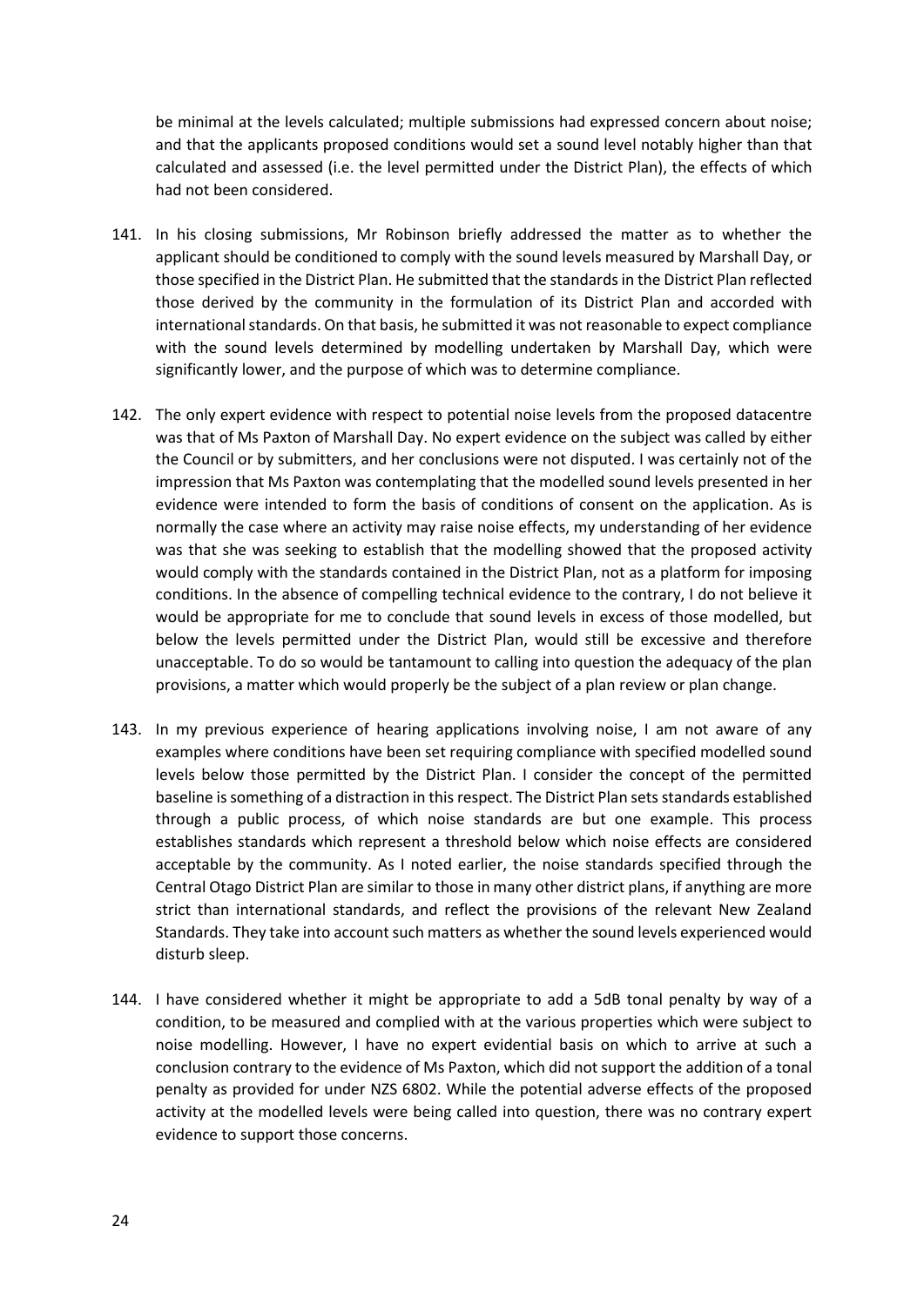- 145. The noise levels modelled in the evidence did not in my opinion reflect a level at which the noise from the datacentre would be only 'just bearable' by receptors. They indicated that with the mitigation measures proposed, the noise generated by the proposed activity would be barely discernible (and even then only on some quiet summer nights), and the sound generated would be at or below ambient noise levels<sup>[23](#page-24-0)</sup>. I can imagine the practical difficulties of attempting to take enforcement action should the sound levels exceed those modelled, but which could still be shown as still being in compliance with the District Plan. Quite apart from that, there was no evidence that the noise levels would in fact be well above those modelled and contained in Ms Paxton's evidence, and/or approaching the district plan limits.
- 146. While I acknowledge Mr Vincent's concerns, I consider that these are best addressed through a monitoring condition, and review condition under section 128 RMA bearing in mind that this is a 'different' kind of application, and it is appropriate to take into account potential unknowns. Given the results obtained from modelling it would be surprising if this revealed that once in operation the proposed facility would exceed the noise standards specified in the District Plan to anything other than a minor degree. However, the imposition of monitoring and review conditions is intended to ensure that the standards in the *District Plan* are not breached, not the levels revealed through the modelling exercise.

# *Setting a condition relating to firefighting water storage*

- 147. The Council was strongly of the opinion that a condition be imposed requiring provision for water storage on site for the purpose of firefighting. Initially, some of the discussion focused on the potential need for fire suppression in association with the proposed substation, where it was pointed out to me that there was no requirement that such facilities elsewhere in the district provide water storage for firefighting. The issue then became one of whether on-site water storage for firefighting was appropriate with respect to the datacentre, which was the position advanced by Mr Vincent.
- 148. The applicant responded to this (upon advice by the proposed lessee, Lake Parime) by pointing out that given the nature of the datacentre, any fire would be extinguished using  $CO<sub>2</sub>$ extinguishers at the doors of each container. It was my understanding that all parties agreed that the use of water to suppress fire within the datacentre would not be appropriate. In his response to the proposed condition to accompany consent, Mr Vincent stated:

*"I do not disagree that the provisions of the District Plan include scope for Council to impose a differing standard to NZS4404:2004 and the Council's 2008 addendum in some cases. However Council requires adequate information to be satisfied that such a departure is appropriate. In this case, as I explained at the hearing, Council imposes firefighting provision requirements in order to ensure that Fire and Emergency New Zealand (FENZ) are able to fulfil their role in managing any fire that occurs on the property. Where a departure from the relevant standard as proposed, it is Council's practice to require the applicant to provide written confirmation from a suitably delegated person at FENZ that any proposed firefighting provisions are appropriate in their mind".*

<span id="page-24-0"></span><sup>&</sup>lt;sup>23</sup> Evidence E.Paxton Table 3, Paragraph 4.21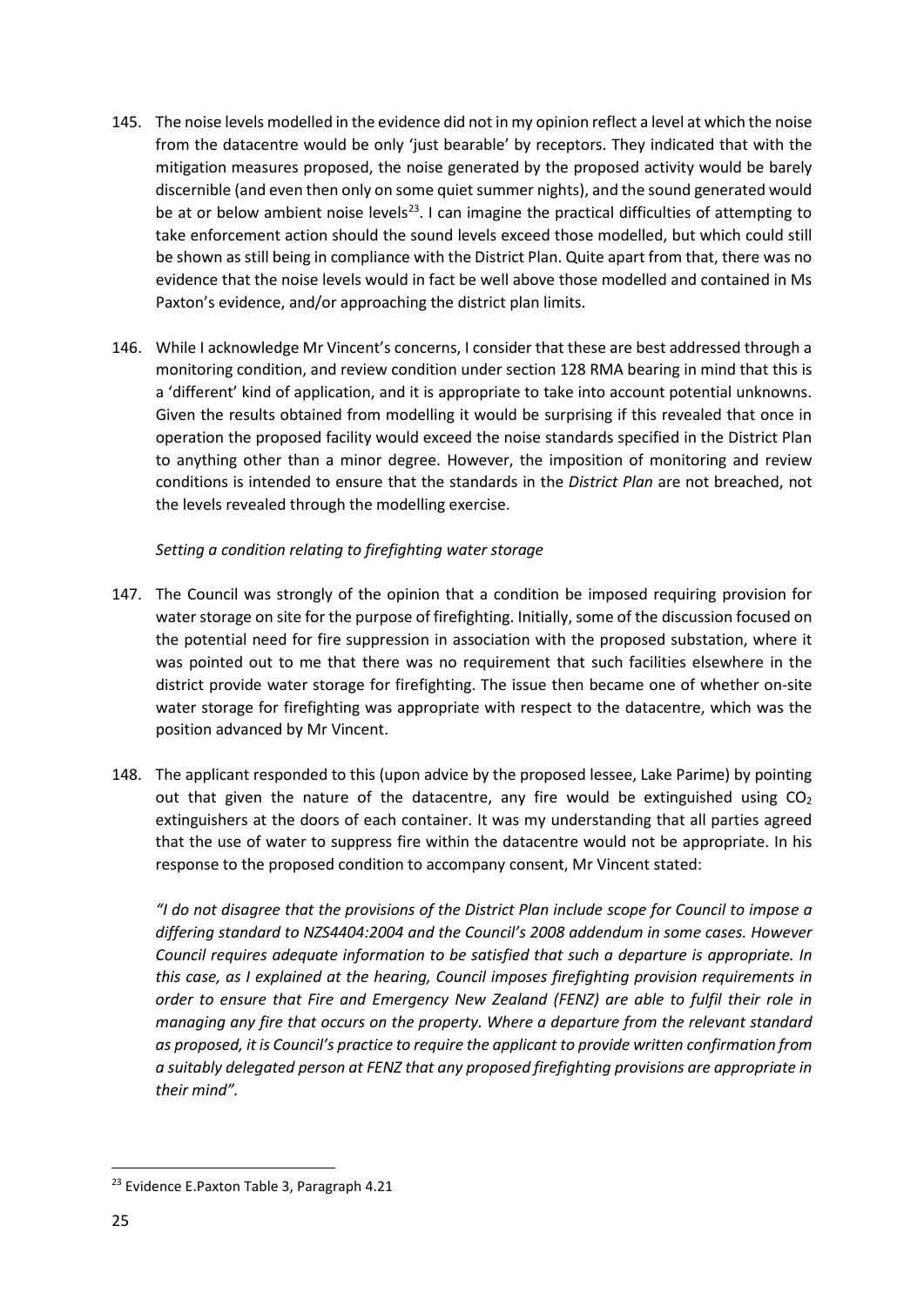- 149. He went on to state that the suppression system described for the applicant for the datacentre may be appropriate, but that adequate evidence on that point had not been provided by the applicant.
- 150. I was somewhat at a loss to understand what the nature of the actual risk (adverse effect) would be from a fire emergency on the site, and there was little evidence on this point. Nor was there any evidence that this was a facility that might create a greater degree of fire risk than the proposed adjoining substation (where electrical equipment is exposed to the elements). One possibility (albeit unlikely) is that an on-site fire might spread to the adjoining grassland. It seemed to me that the basis for the imposition of the condition was that this was to ensure consistency with standard Council practice. I can only assume that if FENZ were consulted, that they would concur that any fire would logically best dealt with using  $CO<sub>2</sub>$  extinguishers. On this basis, I understand Mr Vincent now proposes a condition that firefighting water storage be provided on-site or 'such other means' as approved by FENZ.
- 151. In practical terms, I do not consider that a great deal turns on whether or not a condition of the kind proposed by Mr Vincent were imposed. It would seem improbable that FENZ would not be satisfied with a means of firefighting the same or similar to that proposed by the applicant, and that if so, this would address the Council's concerns with respect to its practices. Although I am not entirely convinced of the need for such a condition, I have concluded that the following condition be added:

*Prior to the completion of any building on the lot, firefighting water storage must be provided in accordance with SNZ/PAS 4509:2008; or in the alternative, such other means of firefighting as recommended in writing by Fire and Emergency New Zealand.*

# **DECISION**

Overall, I have concluded that the purpose of the Act would be best served by a grant of consent in this case. I have resolved that pursuant to sections 104, 104B and 108 of the RMA, that the application be approved subject to the conditions set out below.

anim

Robert Charles Nixon Hearings Commissioner.

10 March 2020

# **APPENDIX 1 – CONSENT CONDITIONS**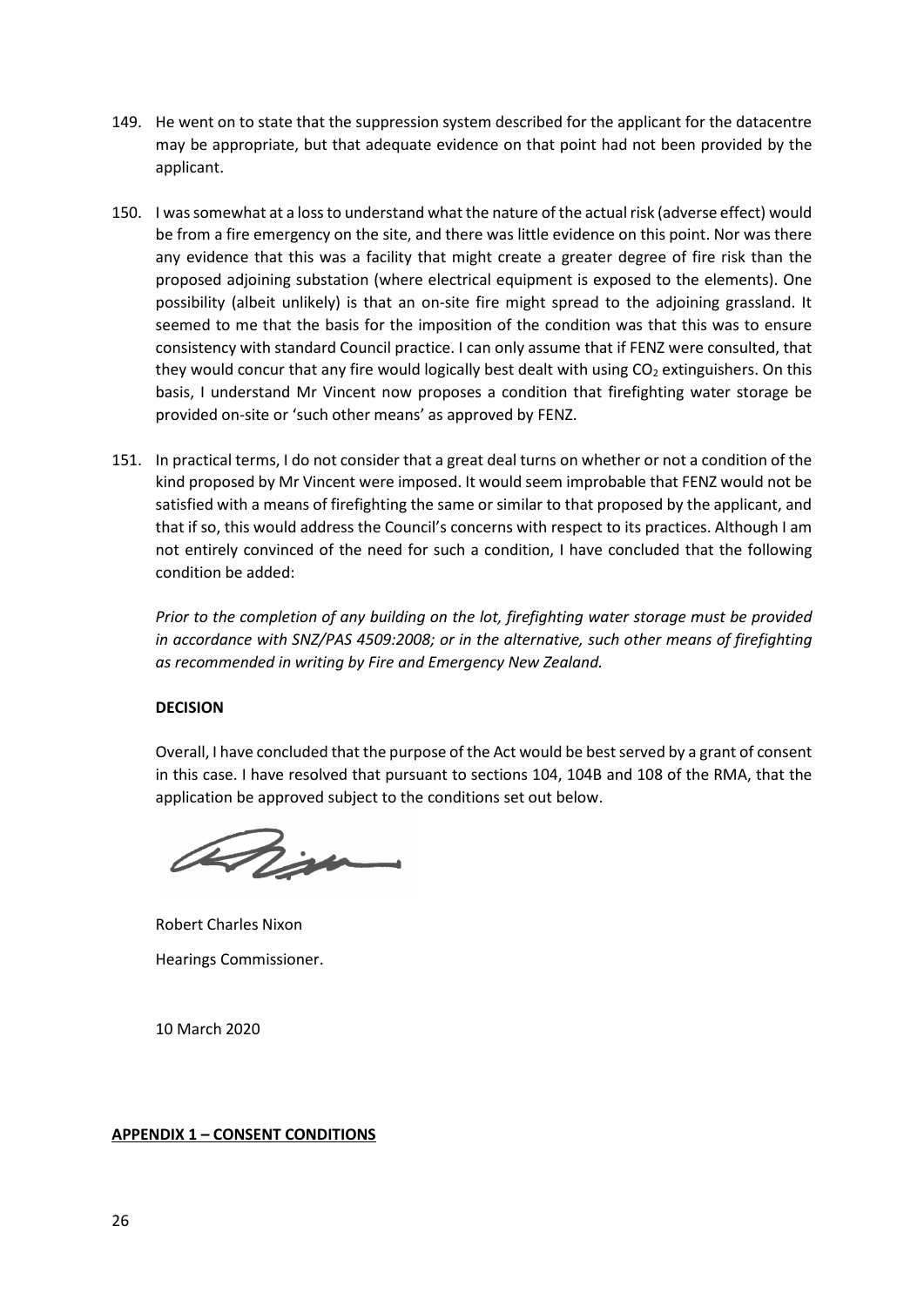# **Subdivision**

## General

- 1. The subdivision shall be undertaken in general accordance with the plans and details submitted with the application for resource consent, the amended plan of subdivision attached as Appendix 1, and as amended by the following conditions.
- 2. Subject to Condition 17, all subdivisional designs and approvals are to be in accordance with NZS 4404:2004 and the July 2008 version of the CODC Addendum.

## *Advice note:*

*The July 2008 version of the CODC Addendum referred to in Condition 2 is Council's Code of Practice for Urban Subdivision.*

3. Any easements required to protect access or for access to services shall be duly granted or reserved.

#### *Advice Note:*

*The memorandum of easements prepared for the cadastral dataset submitted for section 223 certification shall show all existing easements or interests carried down onto the new lots or cancelled as appropriate.*

#### **Services**

- 4. Prior to Section 224(c) certification, a new vehicle crossing shall be constricted to the boundary of Lot 1 in accordance with Part 29 of Council's Roading Policies January 2015.
- 5. Pursuant to Section 221 of the Resource Management Act 1991, the following shall be registered as a consent notice on the new Record of Title for Lot 1:
- (i) Prior to any change in land use from the uses permitted in the CODP plan or the use authorised by RCD10011-46, where the change in land use requires a drinking water supply, the owner or successor shall:
	- a. Undertake a water quality test from the source shall be undertaken by a testing laboratory recognised by the Ministry of Health with bacteriological and chemical testing to the satisfaction of the Central Otago District Council Chief Executive Officer. Any non-compliance with the Maximum allowable Values and Guideline Values under the New Zealand Drinking Water Standards 2005 (Revised 2018) shall be highlighted in the laboratory report and appropriate means of treatment described.
	- b. Adopt point of use treatment to remedy any non-compliant aspects of the water supply necessary to achieve full compliance with the New Zealand Drinking Water Standards 2005 (Revised 2018) by means outlined in the laboratory report or other solutions acceptable to Council.
	- c. For an extension to a network supply, formal evidence shall be provided of the addition of [insert parcel ref] to the network supply, including an adequate daily water entitlement and as-built drawings for the new connection.
	- d. For an extension to a network supply, a suitably sized connection shall be installed a toby valve assembly and meter/restrictor located at the Lot 1 boundary.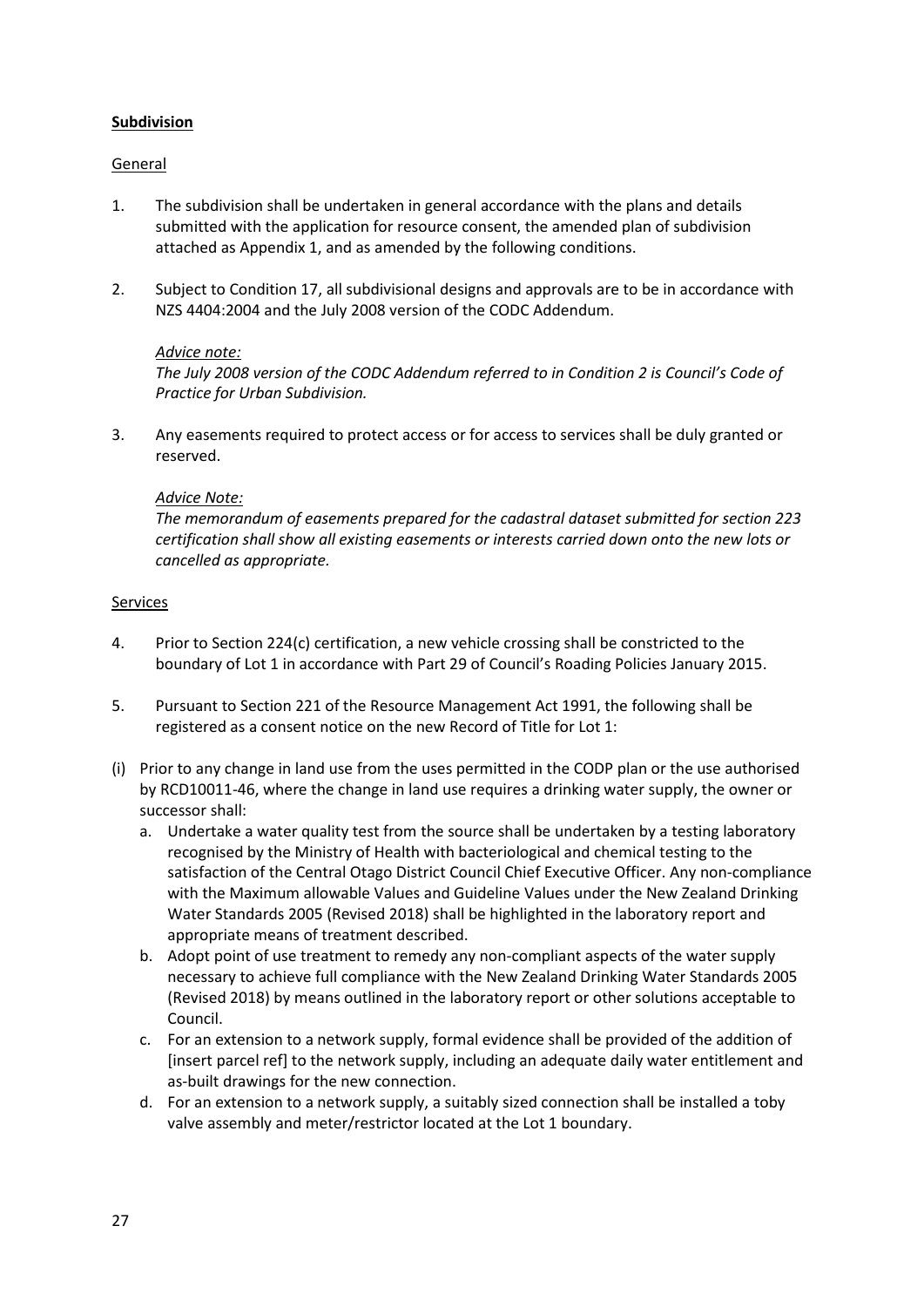- (ii) Prior to any change in land use from the uses permitted in the CODP plan or the use authorised by RCD10011-46, where the change in land use requires access to water to address the risk of fire, the owner or successor shall provide water storage in accordance with SNZ/PAS 4509:2008 or such other standard as approved in writing by Fire and Emergency New Zealand.
- (iii) The construction of a building that generates wastewater is subject to the following requirements:
	- a. An on-site wastewater disposal system that complies with the requirements of AS/NZ 1547:2012 "On-site Domestic Wastewater Management" shall be designed by a suitably qualified professional.
	- b. The designer shall supervise the installation and construction of the system and shall provide a construction producer statement to the Chief Executive.
	- c. An operation and maintenance manual shall be provided to the owner of the system by the designer and a copy supplied to the Chief Executive. This manual shall include a maintenance schedule and an as-built plan of the system dimensioned in relation to the legal property boundaries. A code of compliance certificate for the dwelling and/or disposal system shall not be issued until the construction producer statement and a copy of the owner's maintenance and operating manual have been supplied to the Chief Executive. The maintenance and operating manual shall be transferred to each subsequent owner of the disposal system.
	- d. Disposal areas shall be located such that the maximum separation (in all instances greater than 50 metres) is achieved from any water course or any water supply bore.
- (iv) Stormwater from buildings and impervious surfaces shall be discharged to soakpits within the site or stored for beneficial reuse within the allotment
- (v) Prior to the completion of any building on the lot, operational electricity and telecommunications connections shall be installed.
- (vi) Any earthworks on the site are to be subject to design, supervision and certification by a suitably qualified engineer, confirming that the site is suitably stable, and the works will not introduce any further instability.
- (vii) As-built records of the final extent and thickness of any un-engineered fill shall be recorded.
- (viii) Any modification to stormwater flows shall be designed by appropriately qualified persons and shall ensure that overland stormwater flows are not interrupted and will not cause localised ponding during storm rainfall events.
- (ix) All temporary slopes shall be investigated and signed off by a suitably qualified person.
- 6. Pursuant to Section 220(1)(b)(ii) of the Resource Management Act 1991:

That Lot 2 hereon and Lot 2 DP 25146 (Residue RT 149736) be held in the same record of title (See CSN Request 1747894)

#### Advice Notes:

*All charges incurred by the Council relating to the administration, inspection and supervision of conditions of subdivision consent shall be paid prior to Section 224(c) certification.*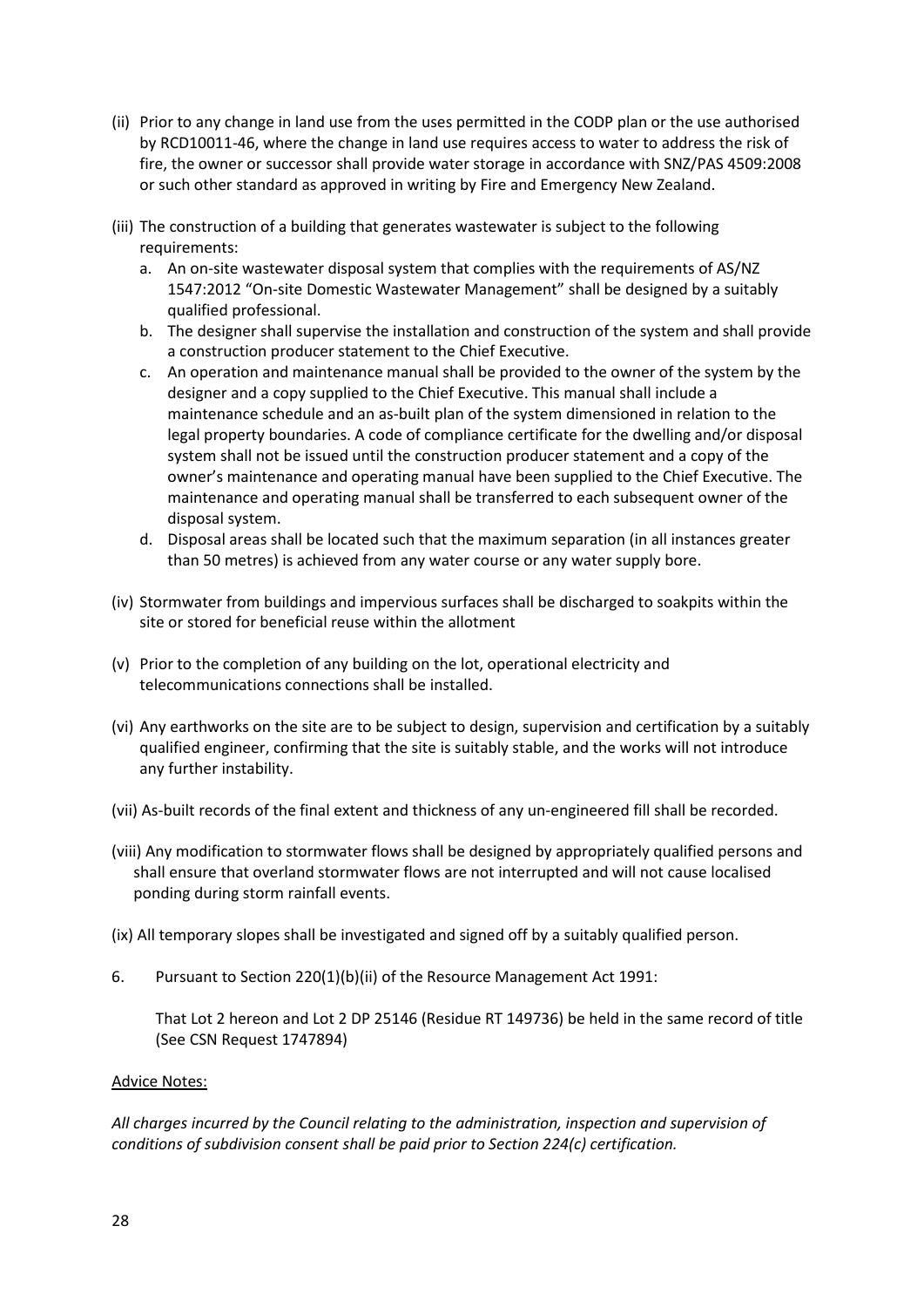*Development contributions of \$1,494.68 (exclusive of goods and services tax) are payable for roading pursuant to the Council's Policy on Development and Financial Contributions contained in the Long Term Council Community Plan. Payment is due upon application under the Resource Management Act 1991 for certification pursuant to section 224(c). The Council may withhold a certificate under section 224(c) of the Resource Management Act 1991 if the required Development and Financial Contributions have not been paid, pursuant to section 208 of the Local Government Act 2002 and Section 15.5.1 of the Operative District Plan.*

# **Land Use**

- 1. The data centre shall be sited and constructed in general accordance with the plans and elevations attached as Appendix 2 and includes the following structures:
	- a. Up to 8 buildings each up to 47m2 in area and 3.2m in height, and containing servers
	- b. Transformer and electricity supply structures;
	- c. An operations building up to 9m2 in area and 2.0m in height;
	- d. An acoustically designed and constructed wall up to 3.5m in height along the southern and western side of the facility;
	- e. Facility identification and public safety signage;
	- f. Security and stock fencing.
- 2. Buildings and the acoustic wall shall have exterior colours from the range of browns, greens or greys with a reflectivity value of less than 36%.
- 3. Prior to the completion of the data centre, landscaping shall be planted in general accordance with the recommendations of the vivian+espie landscape assessment and the amended landscape plan attached as Appendix 3.
- 4. Any plants required to satisfy Condition 3 that die shall be replaced within the next growing season.
- 5. Noise from the operation of the datacentre shall comply with the following noise limits when measured in accordance with NZS 6801:2008 "Acoustics – Measurement of environmental sound" and assessed in accordance with NZS 6802:2008 "Acoustics – Environmental noise". The limits shall apply at any point within the notional boundary of any dwelling or within any Residential Resource Area:

| On any day 0700 to 2200 hours | 55 dB $L_{Aea}$                       |
|-------------------------------|---------------------------------------|
| 2200 to 0700 hours            | 40 dB $L_{Aeq}$ and 70 dB $L_{AFmax}$ |

- 6. The Consent Holder shall comply with noise limits specified in Condition 5 by incorporating the following noise control treatments:
	- a. A 3.5 metre high noise control barrier around the north-east and south-east site boundaries;
	- b. Absorbent facing to the inner face of barriers between the ends of each pair of containers;

and

c. Either: 1. Acoustic treatment to all louvred areas of each data centre container sufficient to meet the following parameters: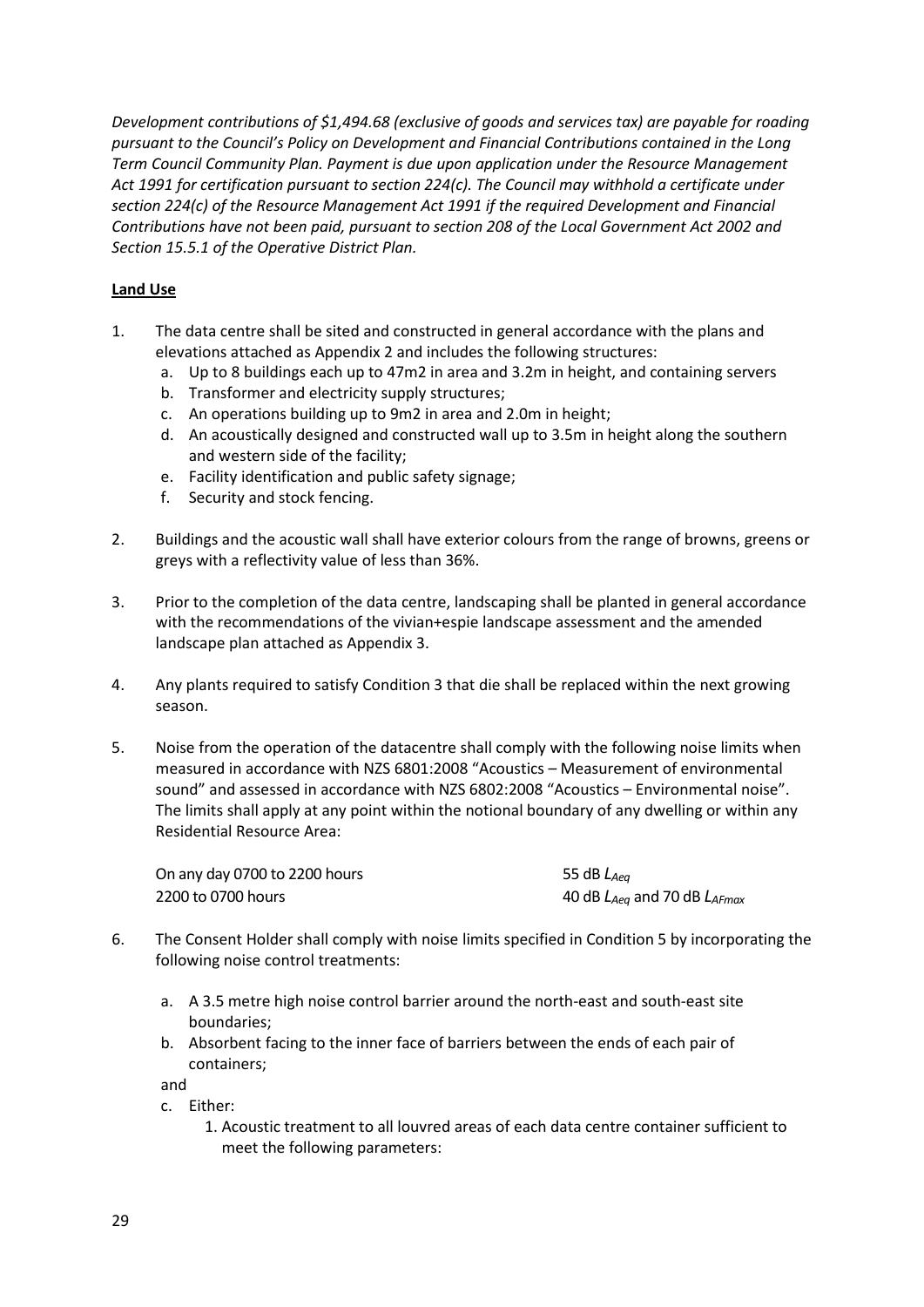|                                            | <b>Minimum insertion loss (dBA)</b><br><b>Octave Band Centre Frequency (Hz)</b> |     |     |     |      |      |                    |
|--------------------------------------------|---------------------------------------------------------------------------------|-----|-----|-----|------|------|--------------------|
| <b>Element</b>                             | 63                                                                              | 125 | 250 | 500 | 1000 | 2000 | <i><b>4000</b></i> |
| Acoustic treatment to<br>container louvres | 3                                                                               | 4   | 8   | 12  | 17   | 14   | 12                 |

Or

- 2. A combination of equipment selection and acoustic treatments that a Suitably Qualified and Experienced Professional with expertise in acoustics certifies will be sufficient to achieve the noise limits specified in Condition 5.
- 7. Within 1 year of the data centre becoming operational, the consent holder shall commission and independent person to undertake an assessment of noise levels generated by the data centre in order to confirm that specific noise levels from the development do not exceed the limits in Condition 5 and recommend any additional mitigation measures that might be undertaken to address any additional noise effects if actual noise levels are higher than predicted. A copy of the report shall be provided to the Central Otago District Council.

## *Advice Note:*

*The findings and recommendations of this report may be referred to in any decision to review the conditions of this consent as provided for in Condition 19.*

- 8. Prior to establishing a drinking water supply for the datacentre, the consent holder shall:
	- a. Undertake a water quality test from the source shall be undertaken by a testing laboratory recognised by the Ministry of Health with bacteriological and chemical testing to the satisfaction of the Central Otago District Council Chief Executive Officer. Any noncompliance with the Maximum allowable Values and Guideline Values under the New Zealand Drinking Water Standards 2005 (Revised 2018) shall be highlighted in the laboratory report and appropriate means of treatment described.
	- b. Adopt point of use treatment to remedy any non-compliant aspects of the water supply necessary to achieve full compliance with the New Zealand Drinking Water Standards 2005 (Revised 2018) by means outlined in the laboratory report or other solutions acceptable to Council.
- 9. A construction Management Plan (CMP) shall be prepared and submitted to Council for approval at least 10 working days prior to the commencement of works on the site. The approved CMP shall be complied with during the construction phase of the project.
- 10. Works authorised by this consent shall not commence until the Consent Holder has received written approval for the CMP. Notwithstanding this, the works may proceed if the Consent Holder has not received a response from the Consent Authority within 10 working days of the date of the submission of the CMP.
- 11. Any earthworks on the site are to be subject to design, supervision and certification by a suitably qualified engineer, confirming that the site is suitably stable, and the works will not introduce any further instability.
- 12. As-built records of the final extent and thickness of any un-engineered fill shall be recorded and made available to the Central Otago District Council on request.